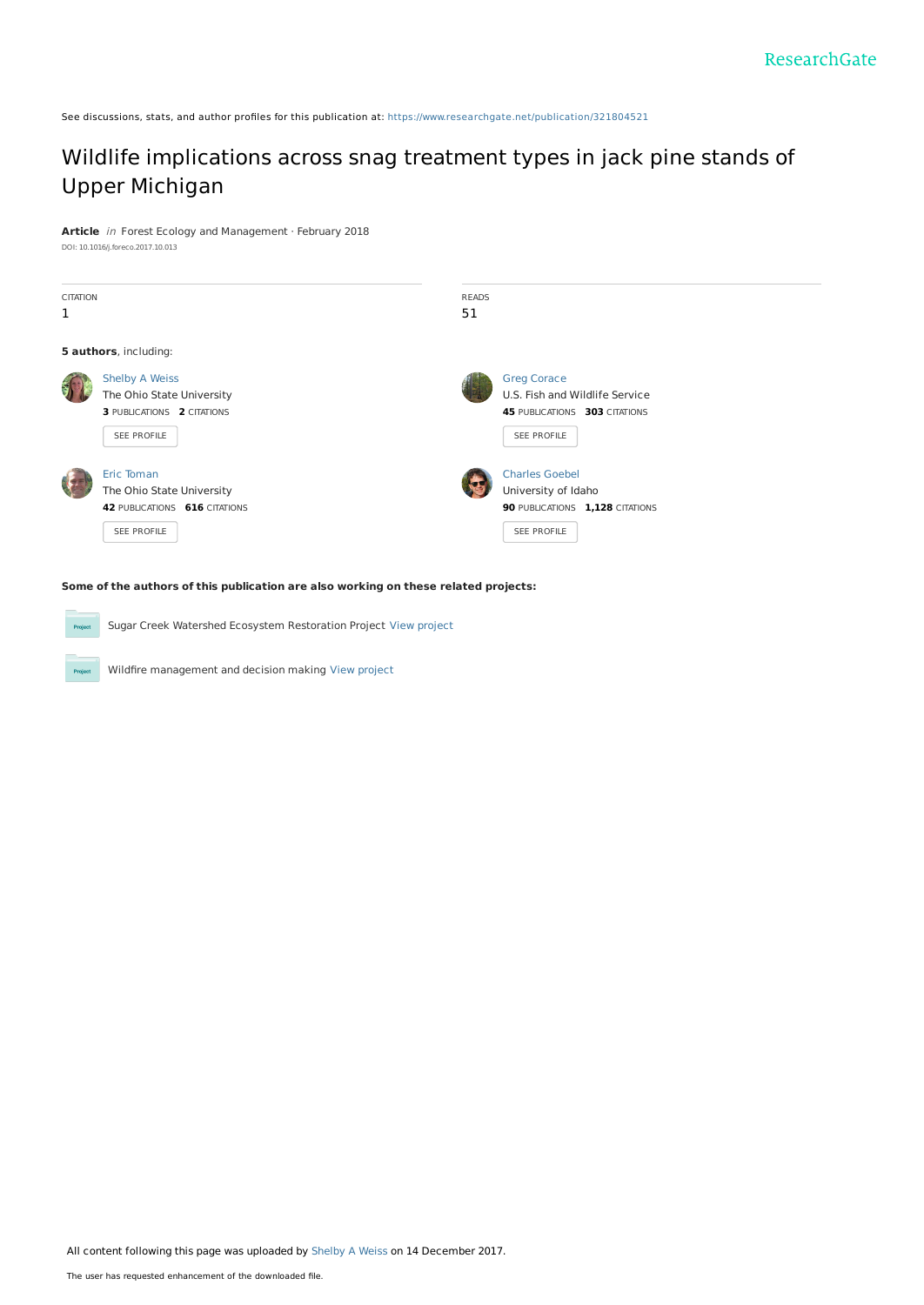Contents lists available at [ScienceDirect](http://www.sciencedirect.com/science/journal/03781127)





# Forest Ecology and Management

journal homepage: [www.elsevier.com/locate/foreco](https://www.elsevier.com/locate/foreco)

# Wildlife implications across snag treatment types in jack pine stands of Upper Michigan



Shelby A. Weiss<sup>[a,](#page-1-0)\*</sup>, R. Gregory Corace III<sup>[b](#page-1-2)</sup>, Eric L. Tom[a](#page-1-0)n<sup>a</sup>, Daniel A. Herms<sup>[c](#page-1-3),[1](#page-1-4)</sup>, P. Charles Goebel<sup>[a,](#page-1-0)[2](#page-1-5)</sup>

<span id="page-1-0"></span><sup>a</sup> School of Environment and Natural Resources, The Ohio State University, 2021 Coffey Road, Columbus, OH 43210, USA<br><sup>b</sup> U.S. Fish and Wildlife Service, Seney National Wildlife Refuge, 1674 Refuge Entrance Road, Seney, MI

<span id="page-1-3"></span><span id="page-1-2"></span>

<sup>c</sup> Department of Entomology, The Ohio State University, 1680 Madison Avenue, Wooster, OH 44691, USA

## ARTICLE INFO

Keywords: Ecological forestry Jack pine Snags Fire Woodpeckers Subcortical insects

## ABSTRACT

Standing dead trees, or snags, represent post-disturbance biological legacies in forest ecosystems, and intentional creation of new snags is increasingly common during forest treatments. The abundance, volume, size, and distribution of snags can affect wildlife communities and stand-level biological diversity. Characteristics such as the wood properties of different tree species, environmental conditions, and cause of tree death (e.g., insects, disease, senescence, wind, fire) can influence decomposition and subsequent use of snags by wildlife. The objectives of this study were to characterize decay patterns in jack pine (Pinus banksiana) snags that had been killed by prescribed fire, topping, and girdling and determine the effects of these treatments on subsequent snag use by subcortical insects and primary cavity-nesting birds. The prescribed fire, topping, and girdling treatments were implemented in 2003, 2004, and 2007, respectively; bird excavations were quantified in 2014 and insect activity was measured in 2016. One-way analysis of variance tests were used to examine any differences among treatments in snag characteristics, decay characteristics, past insect activity, and past use by birds. An information theoretic approach to model selection was then used to rank potential predictors of bird foraging activity and cavities. The topping treatment had unique decay characteristics relative to the other two treatments; topped snags had the highest levels of past insect colonization, were softer, and had higher proportions of loose bark remaining on the boles. Trees killed by prescribed fire had the greatest number of foraging excavations and cavities. Girdled snags had the lowest evidence of past insect colonization and showed different levels of decay and insect use at different vertical positions on the snag bole. Comparison of candidate models showed that a model containing treatment type alone was the highest ranked when predicting foraging by birds, while snag diameter was the highest ranked when predicting the presence of cavities. A model containing treatment and snag density was also a highly ranked for predicting cavity presence. Our findings suggest that different jack pine snag treatments result in unique decay trajectories that may influence snag use by an array of wildlife taxa. Our characterization of three snag creation treatments can also inform options for generating snags, depending on the desired outcome, when management for biological legacies and wildlife habitat is of interest within mixedpine forests of the Great Lakes region.

## 1. Introduction

Dying trees, standing dead trees (snags), and downed woody material have numerous ecological functions and contribute to structural complexity and biodiversity within forests ([Harmon et al., 1986,](#page-9-0) [Franklin, 1988\)](#page-9-0). For example, dying trees increase availability of resources such as light, nutrients, and water, and provide structure and food for a wide range of taxa [\(Franklin et al., 1987\)](#page-9-1). A diversity of fungi, plants, and animals utilize snags and downed wood throughout their life cycles [\(Boddy, 2001, Jonsell and Weslien, 2003, Jonsson et al.,](#page-9-2) [2005, Lonsdale et al., 2008\)](#page-9-2).

Within conifer forests of the Great Lakes and boreal regions farther north, past management activities have, in some instances, homogenized stand structure and composition in ways that decrease

<http://dx.doi.org/10.1016/j.foreco.2017.10.013>

<span id="page-1-1"></span><sup>⁎</sup> Corresponding author.

E-mail address: [shlbweiss@gmail.com](mailto:shlbweiss@gmail.com) (S.A. Weiss).

<span id="page-1-4"></span><sup>1</sup> Present address: 107 N. Walnut St., Wooster, OH 44691, USA.

<span id="page-1-5"></span><sup>2</sup> Present address: Department of Forest, Rangeland, and Fire Sciences, University of Idaho, 875 Perimeter Drive, Moscow, ID 83844, USA.

Received 18 July 2017; Received in revised form 4 October 2017; Accepted 7 October 2017 0378-1127/ © 2017 Elsevier B.V. All rights reserved.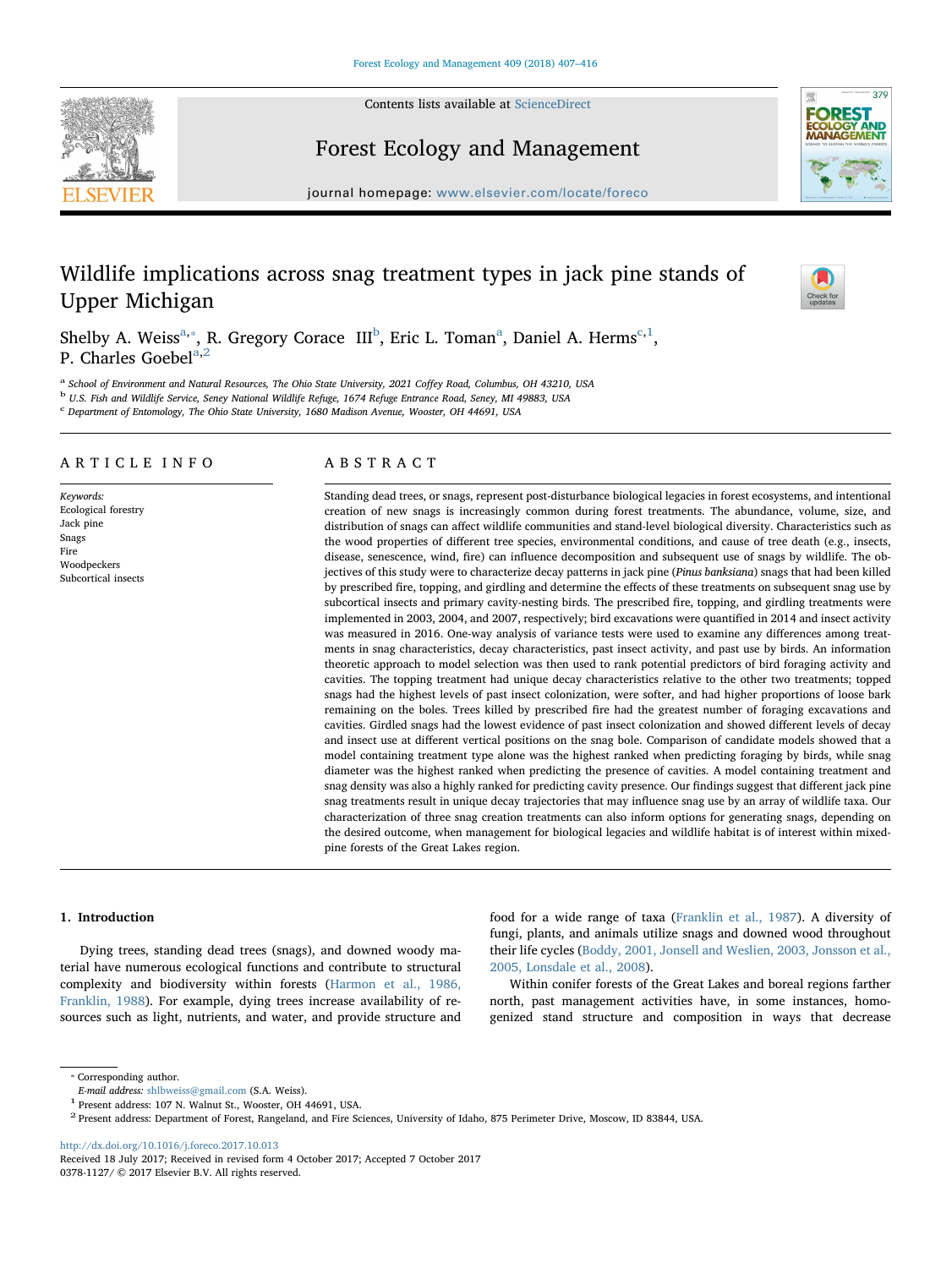resilience to catastrophic disturbance ([Bergeron et al., 1998, Perry,](#page-9-3) [1998, Drever et al., 2006](#page-9-3)). Additionally, widespread fire suppression and land use changes have altered many forests, resulting in reduced complexity and diversity relative to pre-European settlement conditions ([Schulte et al., 2007, Tucker et al., 2016](#page-10-0)). Although forest management aimed at timber production often has been implicated in forest simplification, forest management specifically directed at wildlife habitat may also fail to generate all structural features characteristic of natural disturbance regimes. For example, jack pine (Pinus banksiana) stands on public lands in Lower Michigan are managed for the endangered Kirtland's warbler (Setophaga kirtlandii). Treatments to establish breeding habitat begin by clear-cutting mature jack pine, followed by artificial regeneration (hand or machine planting) of jack pine seedlings in an opposing wave pattern ([MDNR et al., 2015](#page-10-1)). Seedlings are planted to produce dense patches of regeneration and other areas are left unplanted and open. While these practices have contributed to the recovery of this neotropical migrant songbird, they have also resulted in unnatural patterns of regeneration ([Kashian et al., 2017](#page-9-4)), with significantly lower levels of snags in plantations (3 snags ha $^{-1}$ ) relative to fire-regenerated stands (252 snags ha<sup>-1</sup>; [Spaulding and Rothstein,](#page-10-2) [2009\)](#page-10-2).

Snags are used by a variety of invertebrates, including subcortical insects that complete a portion of their life cycle beneath the bark of woody plants. Many of these insects colonize certain tree species or utilize trees at specific stages of decay ([Byers, 1995, Saint-Germain,](#page-9-5) [2007\)](#page-9-5). Evidence of past colonization of snags by bark beetles (Curculionidae: Scolytinae) and wood-borers (Cerambycidae: Buprestidae) include entrance and emergence holes on the bole and larval galleries ([Wood, 1982](#page-10-3)). According to [Boulanger and Sirois \(2007\)](#page-9-6), colonization of dead trees by subcortical insects proceeds in two successional "waves." The first wave occurs when insects colonize standing snags soon after tree death. The second wave occurs with epigeic species that utilize snags after they have fallen. Snag size and stem density are known to influence colonization by subcortical insects as well as subsequent excavation by predatory birds ([Saint-Germain et al., 2004,](#page-10-4) [Farris and Zack, 2005\)](#page-10-4). Colonization by insects and foraging by birds are also thought to accelerate snag decay [\(Harmon et al., 1986, Farris](#page-9-0) [et al., 2004](#page-9-0)).

A wide range of vertebrates also use snags for shelter, including bats (Chioptera), rodents, bears, and herpetofauna [\(Holloway and Malcolm,](#page-9-7) [2007; Bull, 2002; Foster and Kurta, 1999; Johnson and Pelton, 1981](#page-9-7)). Woodpeckers (Picidae) and even songbirds (e.g., black-capped chickadee, Poecile atricapillus) excavate cavities and forage for insects on decaying trees. Primary cavity-nesting bird species often construct cavities that are subsequently exploited by secondary cavity-nesting species (e.g., wood duck, Aix sponsa; American kestrel, Falco sparverius). However, snags may become less suitable for foraging by birds as snags deteriorate, as colonization by subcortical insects peaks within one to three years following tree death in pine ecosystems ([Farris et al., 2002,](#page-9-8) [Farris and Zack, 2005\)](#page-9-8). As decay progresses, more decayed snags are thought to become more suitable for cavity excavation ([Farris and Zack,](#page-9-9) [2005\)](#page-9-9). Previous research suggests that proximate cause of tree death affects the probability of cavity excavation, as does wood softness, snag size, and stem density ([Petit et al., 1985, Parks et al., 1999, Lehmkuhl](#page-10-5) [et al., 2003, Bagne et al., 2008](#page-10-5)).

The concept of ecosystem management calls for greater retention of snags and other biological legacies in managed forests [\(Franklin et al.,](#page-9-1) [1987, Harmon, 2001, Dudley and Vallauri, 2005\)](#page-9-1). Such management maintains structural complexity and biodiversity ([Franklin et al., 2002,](#page-9-10) [Lindenmayer and Noss, 2006\)](#page-9-10). Recognizing the importance of retaining or augmenting the abundance or volume of snags in forests, previous studies have investigated methods for creating snags such as girdling and topping of trees, herbicide application, and/or inoculating trees with fungi ([Bull and Partridge, 1986, Chambers et al., 1997, Hallett](#page-9-11) [et al., 2001, Brandeis et al., 2002, Shea et al., 2002, Filip et al., 2004,](#page-9-11) [Arnett et al., 2010\)](#page-9-11). Wildlife responses to snag creation and decay

processes have been studied more in the western United States than in the sub-boreal, mixed-pine forests of the Great Lakes region. One study conducted in Upper Michigan investigated snag creation methods and found that jack pine snags generated by girdling developed into advanced decay classes faster than snags created by topping or prescribed fire ([Corace et al., 2013](#page-9-12)). However, wildlife response to the methods of snag creation was not evaluated. Moreover, recent proposals to list the northern long-eared bat (Myotis septentrionalis) and other bat species that utilize snags under the Endangered Species Act have heightened the need for more research that investigates snag management within an ecological context.

We focus here on two types of snag use by forest birds that we collectively term an excavation: (1) use of a snag for a cavity (be it for cover or nesting) and (2) use of a snag for potential food resources. The objectives of this study were to quantify differences in the treatments implemented and evaluated by [Corace et al. \(2013\)](#page-9-12) in terms of decay variables and use by subcortical insects and primary cavity-nesting bird species, as well as to explore which variables best predict variation in observed bird excavations. Understanding the interactions between snag decay, insects, birds, and the environment can contribute to a better understanding of the outcomes of forest treatments that aim to retain or enhance biological legacies and provide complexity in mixedpine forests.

## 2. Material and methods

### 2.1. Study site

Our study was conducted at Seney National Wildlife Refuge (SNWR) in eastern Upper Michigan (N46.288, W85.945). Proximity to the Great Lakes influences the local climate. Most winds are typically from the southwest to the northwest. The area experiences 81 cm of annual precipitation on average, and the average daily humidity ranges from 50 to 60% [\(USFWS, 2009\)](#page-10-6). Temperatures typically range from −14 to 26 degrees Celsius ([MRCC, 2017](#page-10-7)). The landscape is part of the Seney Sand Lake Plain ecoregion ([Albert, 1995](#page-9-13)). The majority of upland soils are xeric sands that historically supported red pine (P. resinosa) forests, with a lesser component of eastern white pine (P. strobus). During the late 19th and early 20th centuries, those stands accessible to logging across the wetland matrix were cut and burned outside the natural range of variation [\(Losey, 2003\)](#page-10-8); stands inaccessible to logging were left alone and now provide benchmarks for studying fire regimes ([Drobyshev et al., 2008a, Drobyshev et al., 2008b](#page-9-14)), forest structure and regeneration dynamics [\(Corace et al., 2013, Nyamai, 2013, Nyamai](#page-9-12) [et al., 2014](#page-9-12)), and wildlife communities [\(Corace et al., 2014](#page-9-15)). Altered stands are currently dominated by jack pine and have different structure, wildlife communities, and associated fire behavior compared to benchmark stands (red pine). As such, the restoration of ecosystems dominated by red pine and eastern white pine and the restoration of a fire regime with a fire return interval of low to mixed-severity fires approximately every 25–35 years are priorities for management ([Drobyshev, 2014\)](#page-9-16).

## 2.2. Creation and selection of snags

All forest stands in which we worked were part of a previous snag study ([Corace et al., 2013](#page-9-12)), itself part of a larger effort to restore red pine, reduce heavy fuels (e.g., jack pine), and prepare sites for prescribed fire. All stands included in this study were growing on the white pine/blueberry (Vaccinium)/trailing arbutus (Epigaea repens) habitat type of the soil classification of [Burger and Kotar \(2003\)](#page-9-17). Red pine and eastern white pine are late successional dominants and jack pine is the common dominant at earlier successional stages on this soil type.

In brief, snags were created mechanically in two harvested stands and in an additional stand via a prescribed fire. Harvesting occurred in mixed-pine stands with even-aged jack pine being the most common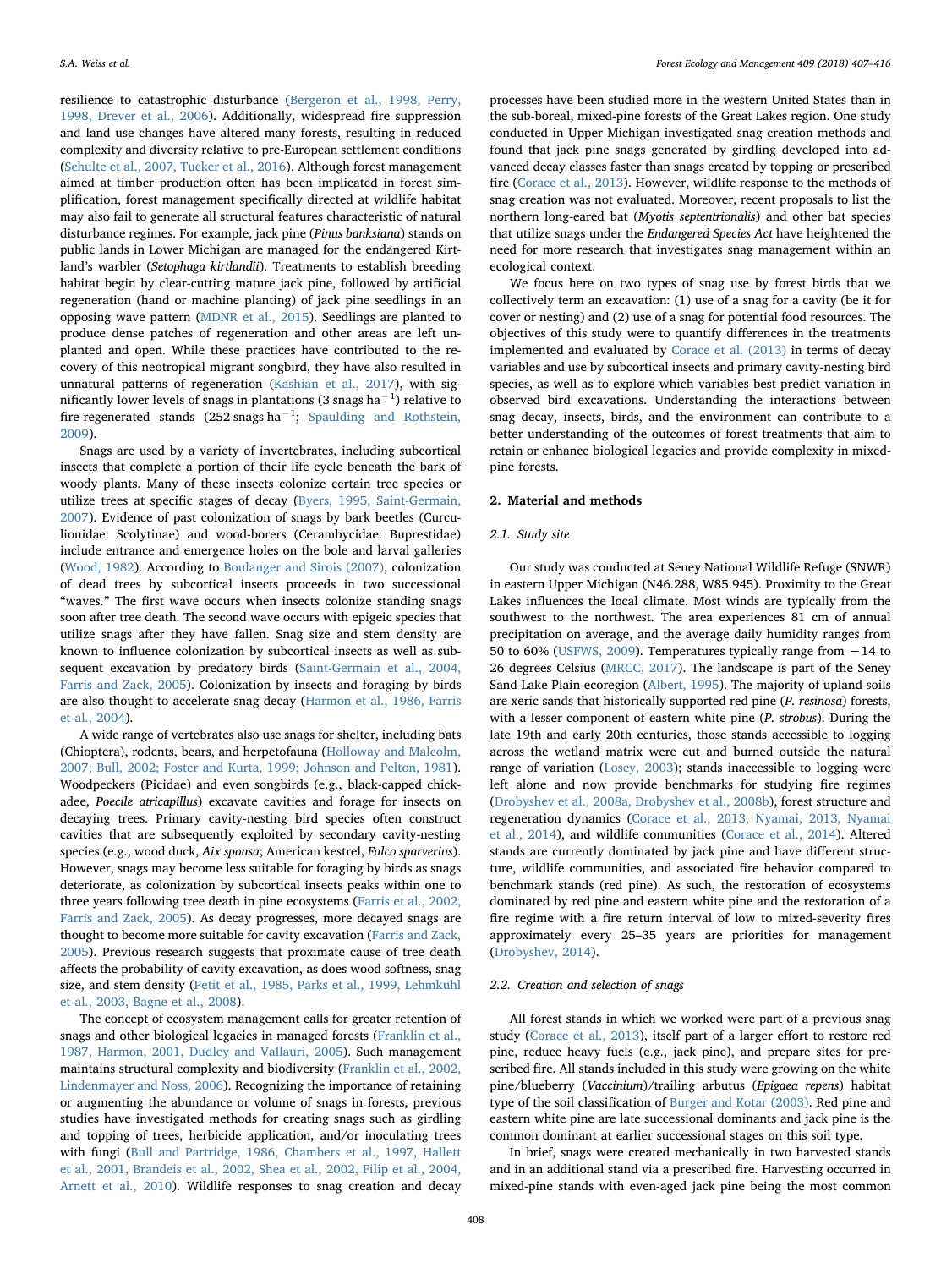#### <span id="page-3-0"></span>Table 1

Primary cavity-nesting bird species (listed alphabetically by common name) known to be present at Seney National Wildlife Refuge and their reported cavity dimensions. Relative abundance values were derived from Michigan Breeding Bird Atlas II data [\(Chartier et al., 2011\)](#page-9-22), research [\(Corace et al., 2014](#page-9-15)), and planning documents [\(USFWS, 2009](#page-10-6)). Source: Birds of North America Online ([Browse Species](#page-9-23)), unless otherwise noted. For individual species accounts, see <https://birdsna.org/Species-Account/bna/species>

|                                               | Reported cavity heights from<br>ground (m) | Reported cavity entrance<br>diameters (cm) | Reported cavity depths<br>(cm) | Relative abundance at<br>SNWR <sup>c</sup> |
|-----------------------------------------------|--------------------------------------------|--------------------------------------------|--------------------------------|--------------------------------------------|
| Black-capped chickadee (Poecile atricapillus) | $0 - 20 +$                                 | 2.8 <sup>b</sup>                           | $10 - 46$                      | Abundant                                   |
| Boreal chickadee (Poecile hudsonicus)         | $0.1 - 10.5$                               | 2.4                                        | 12.7-30.5                      | Rare                                       |
| Black-backed woodpecker (Picoides articus)    | $2.7 - 11$                                 | $3.3 - 4.4$                                | $21 - 41$                      | Uncommon                                   |
| Downy woodpecker (Picoides pubescens)         | $4.7 - 13.5$                               | $2.5 - 3.8$                                | $15.2 - 30$                    | Common                                     |
| Hairy woodpecker (Picoides villosus)          | $1 - 18.3$                                 | $3.8 - 5.1$                                | $20.3 - 38.1$                  | Common                                     |
| Northern flicker (Colaptes auratus)           | $1.3 - 11.4$                               | $6.45 - 8.3$                               | 14.9                           | Common                                     |
| Pileated woodpecker (Dryocopus pileatus)      | $13.1 - 35.3$                              | $8 - 12$                                   | $47.6 - 60$                    | Common                                     |
| Red-headed woodpecker (Melanerpes             | $7 - 12.4$                                 | $5.6 - 5.9$                                | 14.3                           | Rare                                       |
| erythrocephalus)                              |                                            |                                            |                                |                                            |
| Red-bellied woodpecker (Melanerpes carolinus) | $2 - 15$                                   | $5.1 - 6.4^a$                              | $22 - 32$                      | Rare                                       |
| Red-breasted nuthatch (Sitta canadensis)      | $3.5 - 15.7$                               | $2.0 - 9.5$                                | $2.0 - 7.0$                    | Common                                     |
| Three-toed woodpecker (Picoides dorsalis)     | $5.2 - 7.7$                                | $3.8 - 4.7$                                | $24.1 - 30.5$                  | Rare                                       |
| Yellow-bellied sapsucker (Sphyrapicus varius) | $2 - 9$                                    | $3.2 - 4.1$                                | 27                             | Common                                     |

<span id="page-3-3"></span><sup>a</sup> [Jackson \(1976\)](#page-9-24).

<span id="page-3-2"></span><sup>b</sup> [Cooper and Bonter \(2008\).](#page-9-25)

<span id="page-3-1"></span><sup>c</sup> [Chartier et al. \(2011\), Corace et al. \(2014\)](#page-9-22), and [USFWS \(2009\)](#page-10-6).

overstory species ([Corace et al., 2009](#page-9-18)). Red pine and eastern white pine were favored in these stands and were left as seed trees. Growing season harvesting removed all merchantable jack pine (> 12 cm diameter breast height or DBH). Harvested stands had variable retention of ∼10–70% of the pre-treatment basal area and some scarification for red and eastern white pine regeneration [\(Nyamai, 2013](#page-10-9)). The patterns resulting from these harvests yielded a heterogeneous distribution of residual as suggested by [Lindenmayer and Franklin \(2002\)](#page-9-19) for conifer stands being managed for biodiversity. Differences in pre-treatment conditions of stands used in this study were primarily in age and time since last treatment, rather than surficial geology, successional trajectories, or composition and structure.

The prescribed fire occurred in 2003 resulting in a 105-ha burned area with > 70% jack pine mortality and most (∼70%) red pine trees alive post-fire. This mixed-severity fire was likely within the range of variation of fires historically found on the landscape ([Drobyshev et al.,](#page-9-20) [2008b\)](#page-9-20). The 126-ha topping treatment was implemented in 2004 to reduce fuel loading associated with jack pine, promote regeneration of red pine, and enhance growth of existing red pine and eastern white pine. Relatively large and healthy jack pine trees were cut at ∼3 m in height (maximum height logging equipment was able to reach). The girdling treatment took place in 2007 in a timber harvest of approximately 173 ha. Girdling involved using a mechanized processor head to scrape the bark off of the middle sections of trees (generally at a position 1–3 m from the ground). Goals and objectives of the timber harvest were similar to those for the 2004 harvest. For all snags created through mechanical treatments, trees marked for snag creation tended to be larger and healthier and were spaced apart so as to allow equipment to work. On average, snags were spaced 28.6 m  $($   $\pm$  38.4 m) apart in the topped treatment,  $51.7$  m ( $\pm 30.2$  m) apart in the girdled treatment, and 8.25 m ( $\pm$  4.0 m) apart in the prescribed fire treatment.

## 2.3. Sampling strategy

Based on the expected needs of primary cavity-nesting birds, [Thomas et al. \(1979\)](#page-10-10) defined a snag as  $\geq$  10.2 cm DBH and  $\geq$  1.8 m in height. We applied these criteria when selecting snags to sample. In 2014, 105 snags (35 per treatment) were sampled for excavations (obvious penetrations of the wood from either foraging or cavity development) by birds. In 2016, these same snags were sampled for past subcortical insect activity. Our initial sampling scheme involved resampling a subset of snags from the [Corace et al. \(2013\)](#page-9-12) study. Sixtyone jack pine snags had been sampled from the girdled treatment and 26 jack pine snags from the topped treatment in that study. For our

study herein, we randomly selected 35 girdled jack pines to resample using a random number generator. From the topped snags used in the previous study, we were able to only resample 22 (the other four were not found). Therefore, 13 additional topped jack pine snags were selected to reach 35 total. These additional topped snags were selected by simply walking through the harvested stand and selecting topped snags using bark characteristics to identify jack pines with the size criteria shown above. Snags were not marked within the prescribed fire treatment from the previous study. We therefore sampled snags in this treatment systematically along a transect. From the prescribed fire treatment, we sampled 29 jack pine snags as well as six red pine snags. Red pine snags were included due to the limited number of jack pine snags available for sampling within the treatment area. In 2016, we also sampled 35 live jack pine trees for comparison purposes in a separate jack pine-dominated forest stand at SNWR. These live trees were selected by making stops every 161 m along a road bisecting the stand. At each stop, we sampled three trees along a transect perpendicular to the road at  $20 \text{ m}$ ,  $40 \text{ m}$ , and  $60 \text{ m}$ . All live trees were  $> 10.2 \text{ cm}$  in diameter.

### 2.4. Measurements

In June and July of 2014, we measured DBH (cm) and height (m) of all sampled snags. Excavations were identified by noting locations on the bole where deeper notches had been made into the bark or wood. Foraging excavations were distinguished as being more irregularly shaped, having "rougher" edges, and sometimes revealed an insect entrance hole at the center. Cavities were more uniform in shape and had rounded edges ([Gorman, 2015](#page-9-21)). All bird excavations were documented with photographs and the height from the ground of each excavation and associated dimensions (e.g., length, width, and depth) were recorded. Photos and dimensions were reviewed to distinguish between foraging excavations and cavities. Potential cavities were identified based on documented cavity dimensions of primary cavitynesting species known to occur at SNWR ([Table 1](#page-3-0)). To be considered a potential cavity, the excavation had to be  $\geq 2$  cm in diameter,  $\geq 14$  cm in depth, and  $\geq 1$  m above the ground. Excavations on sections of the snag > 3 m above the ground were identified using binoculars. Visibility was generally unimpeded by fine branches and needles due to the stage of decay of the snags. For cavities higher up on snags, we confirmed potential cavities at a later date by using a ladder to access the excavation. At this time we also confirmed that the internal dimensions met the minimum thresholds above. These methods would likely not have captured any foraging excavations that were very shallow or that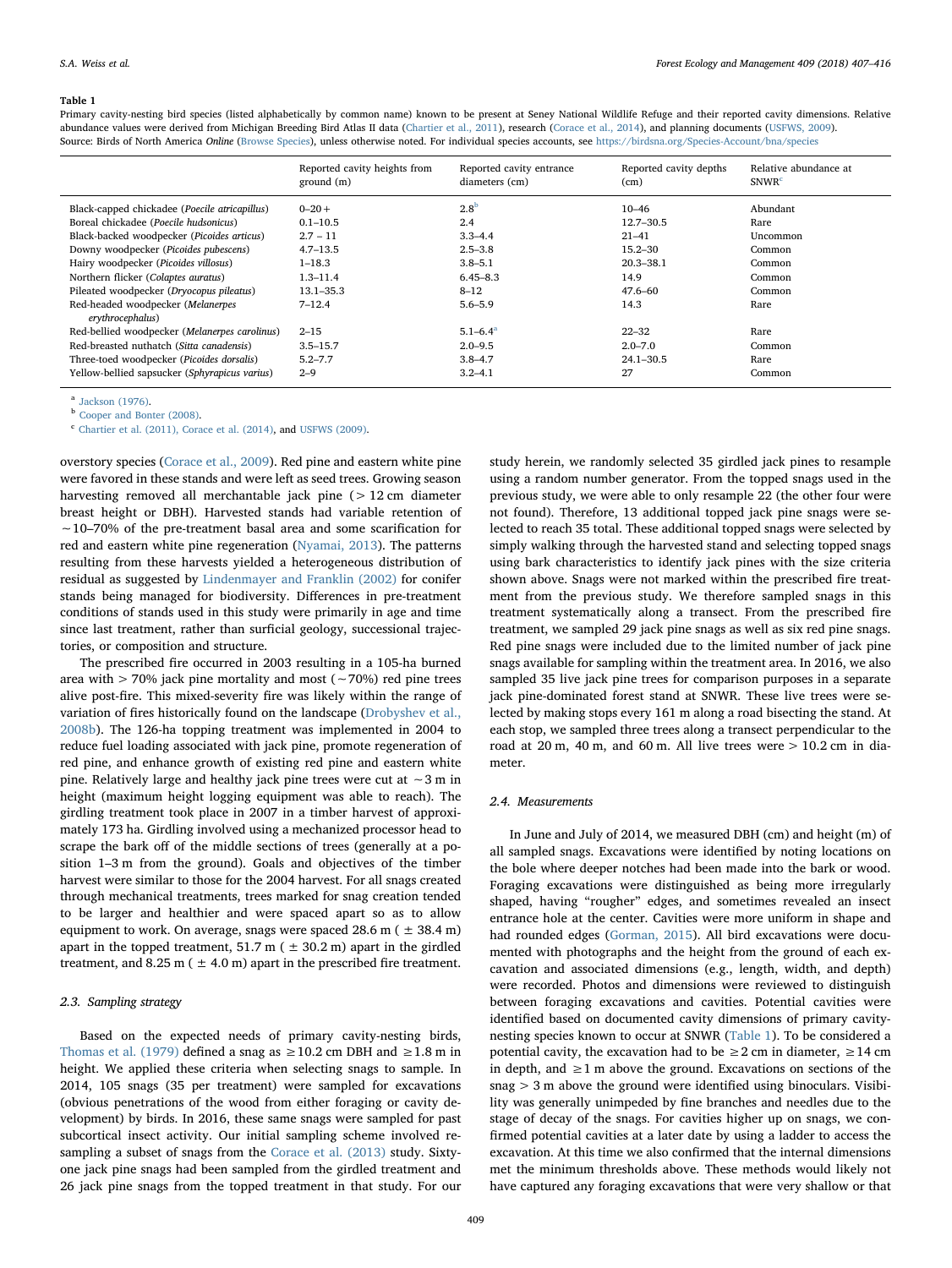failed to penetrate noticeably into the bark or sapwood (e.g., bark flaking).

In June and July of 2016, all snags were relocated using GPS coordinates and their decay characteristics and signs of past colonization by subcortical insects were recorded (described below). Snag decay characteristic metrics were adapted from [Angers et al. \(2012\)](#page-9-26) and included stem integrity (intact or broken), presence of dead needles, twigs, and/or branches, total bark coverage (e.g., 0–25%, 26–50%, 51–75%, or 76–100%), and wood penetrability ("softness" measured on a four-point scale). The wood penetrability ratings were based on how easily and how far into the bole a 2.5 cm-wide knife blade would penetrate. This value ranged from one (the blade could not penetrate the bole) to four (the blade could easily penetrate the bole). This measurement was taken at breast height in the four cardinal directions. To standardize measurements, the same knife was used on each occasion and the same observer measured penetrability for each sample. The numbers of nearby snags and live trees  $(> 10.2 \text{ cm}$  DBH within a 0.01 ha circular plot) surrounding each snag were also counted.

Insect entrance/emergence holes and galleries and bark looseness were evaluated at three different heights: 0 m, 1.5 m, and 3 m. Although the vast majority of snags were  $> 3$  m in height, not all snags were and in these cases only applicable heights were measured. At each height, bark was removed from a 0.2 m-long band all around the bole ([Fig. 1\)](#page-4-0). Bark that could be removed by hand with minimal effort was considered "loose." The number of insect entrance/emergence holes and coverage by galleries were recorded within each band using methods modified from [Flower et al. \(2013\):](#page-9-27) a gridded, transparent sheet was placed over the area where bark was removed and the number of  $1$ -cm<sup>2</sup> grid cells containing a gallery was recorded. The same variables were measured on live trees, with the exception that bark was not removed from the trees and gallery cover was not measured.

#### 2.5. Data analyses

To identify differences in levels of insect and bird use and snag characteristics among treatments, variables were compared using oneway analysis of variance tests (ANOVA). These tests were then followed by post-hoc Tukey comparison tests to detect specific differences in variables among treatments. We compared numbers of excavations (e.g., foraging activity and cavities) recorded per snag in each treatment, decay characteristics, snag DBH, stem density (snags and live trees), as well as bark cover and insect use at three heights from the ground. These comparisons were done using R packages "stats" and

<span id="page-4-0"></span>

Fig. 1. Sampling design for measuring past subcortical insect activity and bark looseness. Twenty-cm sections (vertically) were sampled at three heights (i.e., 0 m, 1.5 m, and 3 m) on each snag/tree. A transparency grid was used to assess gallery cover.

"multcomp" [\(R Core Team, 2013; Torsten et al., 2008](#page-10-11)).

We used Akaike's Information Criteria (AIC; [Burnham and](#page-9-28) [Anderson, 2002\)](#page-9-28) to rank candidate models containing combinations of snag, insect, and/or decay variables as predictors of the number of foraging excavations and the presence of cavities. AIC is based on Kullback-Leibler distance and estimates the relative distance of a fitted model from the true (unknown) underlying mechanism(s) responsible for generating what is observed. The model with the lowest AIC is best supported by the data. We used R packages "stats" and "MASS" to run models [\(R Core Team, 2013, Venables and Ripley, 2002\)](#page-10-11).

We modeled foraging excavations and presence of cavities separately using two sets of candidate models representing multiple potential combinations of variables thought to influence the use of snags by birds and supported by findings from previous studies. As many of the predictors were inter-correlated, we did not develop one global model with all proposed predictors. Snag height was not included in any models because height was predetermined by treatment (e.g., all topped snags were ∼3 m in height). Time since treatment was also not used as a predictor variable because each of the three treatments took place in a different year, meaning that treatment effects would be indistinguishable from time effects for a given year.

To construct models of foraging excavation abundance, we used variables related to treatment, snag DBH, stem density, insect activity (all primary cavity-excavators present at SNWR are known to feed on subcortical insects), and combinations of these variables based on previous research related to influences of snag use by birds [\(Farris et al.,](#page-9-8) [2002, Saint-Germain et al., 2004, Farris and Zack, 2005\)](#page-9-8). We included models representing each of these hypothesized causal variables separately, as well as combined models containing snag DBH, stem density, and insect activity as predictors. Decay variables were not used as predictors in models of foraging excavation abundance because insect and bird foraging activity often peaks 1–3 years after treatments in pine-dominated ecosystems ([Farris et al., 2002, Farris and Zack, 2005](#page-9-8)), whereas our decay variables were measured 9–13 years following treatment. Foraging excavations were treated as count data and modeled using a negative binomial distribution because data were overdispersed (variance > mean). Negative binomial distributions are useful in modeling over-dispersed count data and include a dispersion parameter [\(Bliss and Fisher, 1953](#page-9-29)).

A similar method was used to construct models of cavity presence. Considering previous research findings ([Petit et al., 1985, Parks et al.,](#page-10-5) [1999, Lehmkuhl et al., 2003, Bagne et al., 2008\)](#page-10-5), candidate models included variables representing treatment, snag DBH, stem density, decay, and combinations of these. Logistic regression was used to investigate the presence of cavities.

## 3. Results

#### 3.1. Comparing treatments

Notable variability in decay characteristics [\(Table 2\)](#page-5-0), as well as in insect activity and bird use ([Table 3](#page-5-1)) was observed among treatments. In particular, there was a significant difference in the level of bird foraging evidence among treatments ( $F_{2,101} = 6.78$ ,  $p < 0.01$ ). The prescribed fire treatment yielded snags with significantly more foraging excavations per snag than the other two treatments ( $p_{F-G} < 0.01$ ,  $p_{F-F}$ )  $T_{\rm T}$  = 0.02). No significant difference in foraging activity was found between the girdled and topped treatments ( $p = 0.66$ ). Although the prescribed fire treatment contained the greatest number of cavities overall, there was no significant difference in cavity presence per snag among the three treatments ( $F_{2,101} = 0.824$ ,  $p = 0.44$ ).

There was also significant variation among treatments in the abundance of insect holes ( $F_{2,101} = 19.8$ ,  $p < 0.01$ ) and galleries  $(F_{2,101} = 3.11, p = 0.05)$ . The topped treatment had significantly more insect holes than each of the other treatments ( $p < 0.01$  for both). The topped treatment also had more insect galleries than the girdled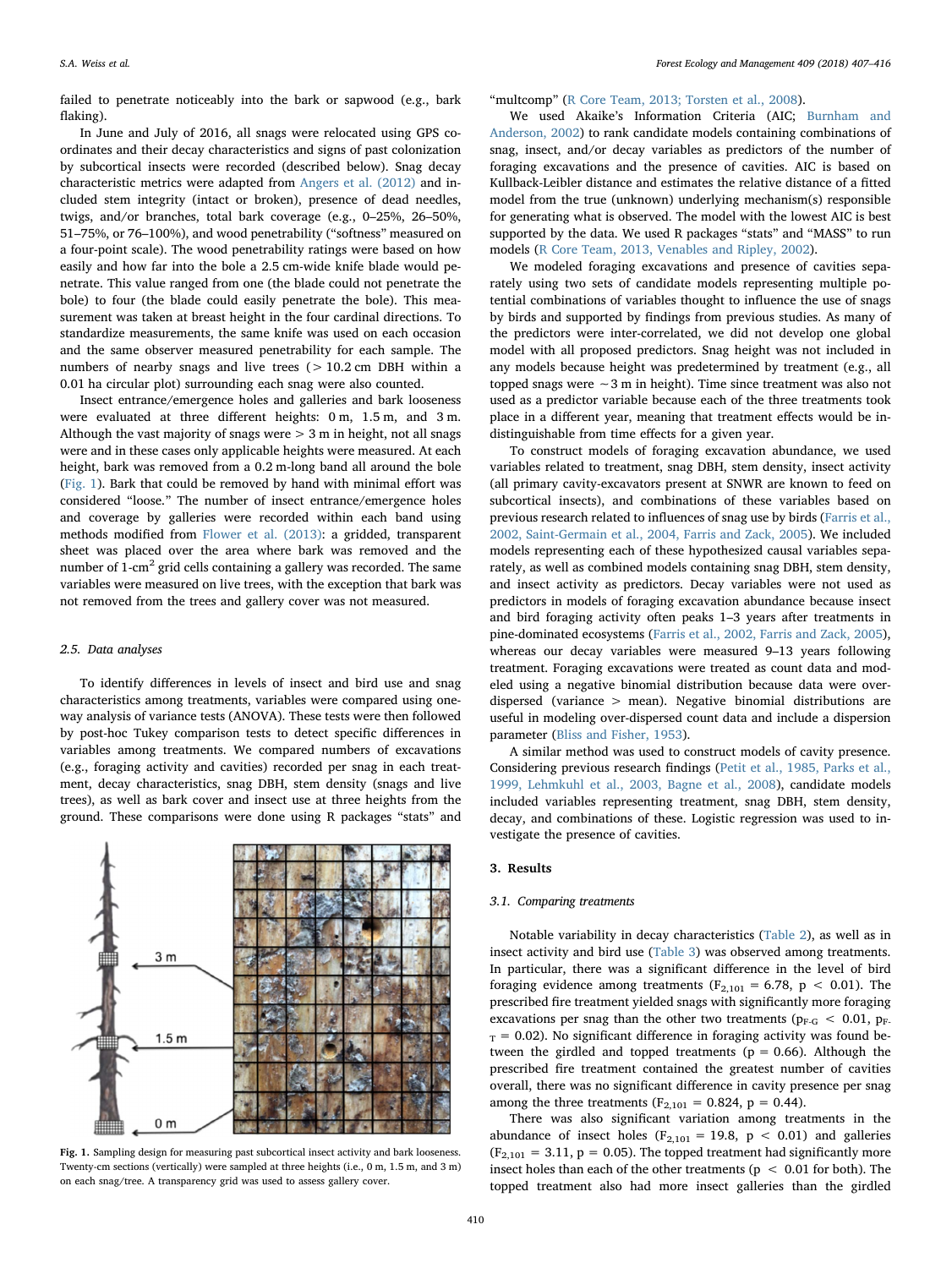#### <span id="page-5-0"></span>Table 2

Snag characteristics 9–13 years post-treatment for three different methods of creating snags (i.e., girdling, topping, and prescribed fire) and for live trees sampled for comparison. Diameter at breast height (DBH), stem height (m), integrity (whether the snag is intact), percentage of bark cover (estimated percentage of bark covering a snag), penetrability (a measure of wood hardness based on how easily the sapwood can be punctured), the number of trees per ha, and number of snags per ha for each treatment are listed.

|                 | DBH (cm)    | Height (m) |              | Integrity | % Bark Cover     | Penetrability $(1 - 4)^a$ | Trees $(ha^{-1})$ | Snags $(ha^{-1})$ |
|-----------------|-------------|------------|--------------|-----------|------------------|---------------------------|-------------------|-------------------|
|                 | Mean $(SD)$ | Mean (SD)  | Intact       | Broken    | Mean <i>(SD)</i> | Mean <i>(SD)</i>          | Mean <i>(SD)</i>  | Mean (SD)         |
| Girdled         | 30.2(5.6)   | 7.4(3.9)   |              | 28        | 48 (24)          | 1.7(0.4)                  | 183 (144)         | 31(53)            |
| Topped          | 33 (3.6)    | 3.4(0.3)   | $\mathbf{0}$ | 35        | 53 (27)          | 2.2(0.5)                  | 180 (197)         | 26(56)            |
| Prescribed Fire | 27.7 (8.4)  | 5.6(3.0)   |              | 27        | 40(29)           | 1.8(0.4)                  | 82 (1 5 1)        | 200(160)          |
| Live            | 20(5.4)     | 8.9(1.3)   | 35           | $\bf{0}$  | 99 (3)           | 2.0(0.1)                  | 386 (260)         | 37 (65)           |
|                 |             |            |              |           |                  |                           |                   |                   |

<span id="page-5-3"></span><sup>a</sup> Four-point scale with 1 being the least penetrable and 4 being the most penetrable.

treatment ( $p = 0.04$ ), although there were no significant difference between topped and prescribed fire treatments ( $p = 0.47$ ). There were also no significant differences between insect hole abundance or gallery cover between the girdled and prescribed fire treatments ( $p_{\text{holes}} = 0.82$ ,  $p<sub>galleries</sub> = 0.40$ ).

Insect holes and foraging excavations in all treatments were concentrated at lower heights on snags ([Fig. 2](#page-5-2)A). When comparing levels of insect activity among treatments at each height along the bole, there were significant differences among treatments in the abundance of insect holes present at each height: 0 m:  $F_{2,101} = 28.1, p < 0.01; 1.5 m$ :  $F_{2,100} = 59.03$ ,  $p < 0.01$ ; 3 m:  $F_{2,82} = 5.18$ ,  $p = 0.01$ . However, only at the middle height (1.5 m) were there significant differences for galleries ( $F_{2,99}$  = 14.72, p < 0.01). Topped snags had more insect holes than both girdled and prescribed fire snags at the bottom and middle heights ( $p < 0.01$  in all four comparisons), and more insect holes than girdled snags at  $3 \text{ m}$  ( $p = 0.01$ ). At the 1.5-m section, girdled snags had significantly fewer galleries than the other two treatments ( $p < 0.01$  in both). Live trees had very little evidence of past bird excavations or insect activity. No cavities were observed on live trees, only one live tree had evidence of foraging activity, and only five of the 35 (14%) had insect entrance or exit holes within the sections sampled (galleries were not measured).

There was a significant difference in penetrability of snags among treatments ( $F_{2,101} = 16.89$ ,  $p < 0.01$ ). Topped snags had greater levels of penetrability than the prescribed fire and girdled snags  $(p < 0.01$  for both). Bark retention on snags did not differ significantly among treatments ( $F_{2,101} = 2.07$ ,  $p = 0.13$ ), although average bark looseness did (F<sub>2,101</sub> = 12.32, p < 0.01). Topped snags had a greater percentage of loose bark on average than either the girdled ( $p = 0.03$ ) or prescribed fire snags ( $p < 0.01$ ). Prescribed fire snags also had significantly less loose bark present than girdled snags ( $p = 0.04$ ). In examining how bark retention compared among treatments by vertical height, differences were observed among treatments at all three heights (0 m:  $F_{2,101} = 5.20$ , p = 0.01; 1.5 m:  $F_{2,100} = 12.1$ , p < 0.01; 3 m:  $F_{2,82} = 11.23$ ,  $p = 0.01$ ; [Fig. 2](#page-5-2)). The girdled and prescribed fire snags

<span id="page-5-2"></span>

Fig. 2. (A) Average subcortical insect gallery cover per  $cm<sup>2</sup>$  on snags within sections sampled at three heights (i.e., 0 m, 1.5 m, 3 m) on snags created by prescribed fire, girdling, and topping. (B) Average subcortical insect entrance and exit holes per  $cm<sup>2</sup>$ within sections sampled at three heights (i.e., 0 m, 1.5 m, 3 m) on snags created by prescribed fire, girdling, and topping.

#### <span id="page-5-1"></span>Table 3

Evidence of past activity by birds and subcortical insects 9–13 years post-treatment for three different methods of creating snags (i.e., girdling, topping, and prescribed fire) and for live trees sampled for comparison. Total number of foraging excavations, mean (standard deviation) number of foraging excavations per snag, total number of cavities, the average number of insect entrance and exit holes per cm squared, the number of insect entrance and exit holes per cm squared broken out by size, and average "coverage" by insect galleries beneath the bark of snags (number of 1-cm2 cell intersecting a gallery on a gridded transparent sheet) are listed.

|                 |       | Foraging excavations | Cavities        | Entrance and exit<br>holes $\rm (cm^{-2})$ |                                          | Entrance and exit holes $\text{(cm}^{-2}\text{)}$ by size |                                   | Gallery cover<br>$\rm (cm^{-2})$ |
|-----------------|-------|----------------------|-----------------|--------------------------------------------|------------------------------------------|-----------------------------------------------------------|-----------------------------------|----------------------------------|
|                 | Total | Mean (SD)            | Total           | Mean $(SD)$                                | $#$ Small $< 0.2$ mm<br>Mean <i>(SD)</i> | $#$ Medium 0.2–0.5 mm<br>Mean (SD)                        | $#$ Large $> 0.5$ mm<br>Mean (SD) | Mean (SD)                        |
| Girdled         | 152   | 4.3(8.0)             | 2               | 0.02(0.03)                                 | 0.01(0.01)                               | 0.01(0.01)                                                | $< 0.01$ ( $< 0.01$ )             | 0.05(0.04)                       |
| Topped          | 252   | 7.2(11.1)            | 3               | 0.08(0.06)                                 | 0.05(0.03)                               | 0.02(0.01)                                                | $0.01$ ( $< 0.00$ )               | 0.09(0.05)                       |
| Prescribed Fire | 546   | 16.1<br>(19.7)       | 11 <sup>a</sup> | 0.03(0.02)                                 | 0.01(0.01)                               | 0.01(0.01)                                                | $< 0.01$ ( $< 0.01$ )             | 0.07(0.08)                       |
| Live            | 23    | 0.7(3.9)             | $\mathbf{0}$    | $< 0.01$ ( $< 0.01$ )                      | $< 0.01$ ( $< 0.01$ )                    | $< 0.01$ ( $< 0.01$ )                                     | $< 0.01$ ( $< 0.01$ )             | $NA$ ( $NA$ )                    |

<span id="page-5-4"></span><sup>a</sup> Cavities were found in 5 snags, two of which were red pines.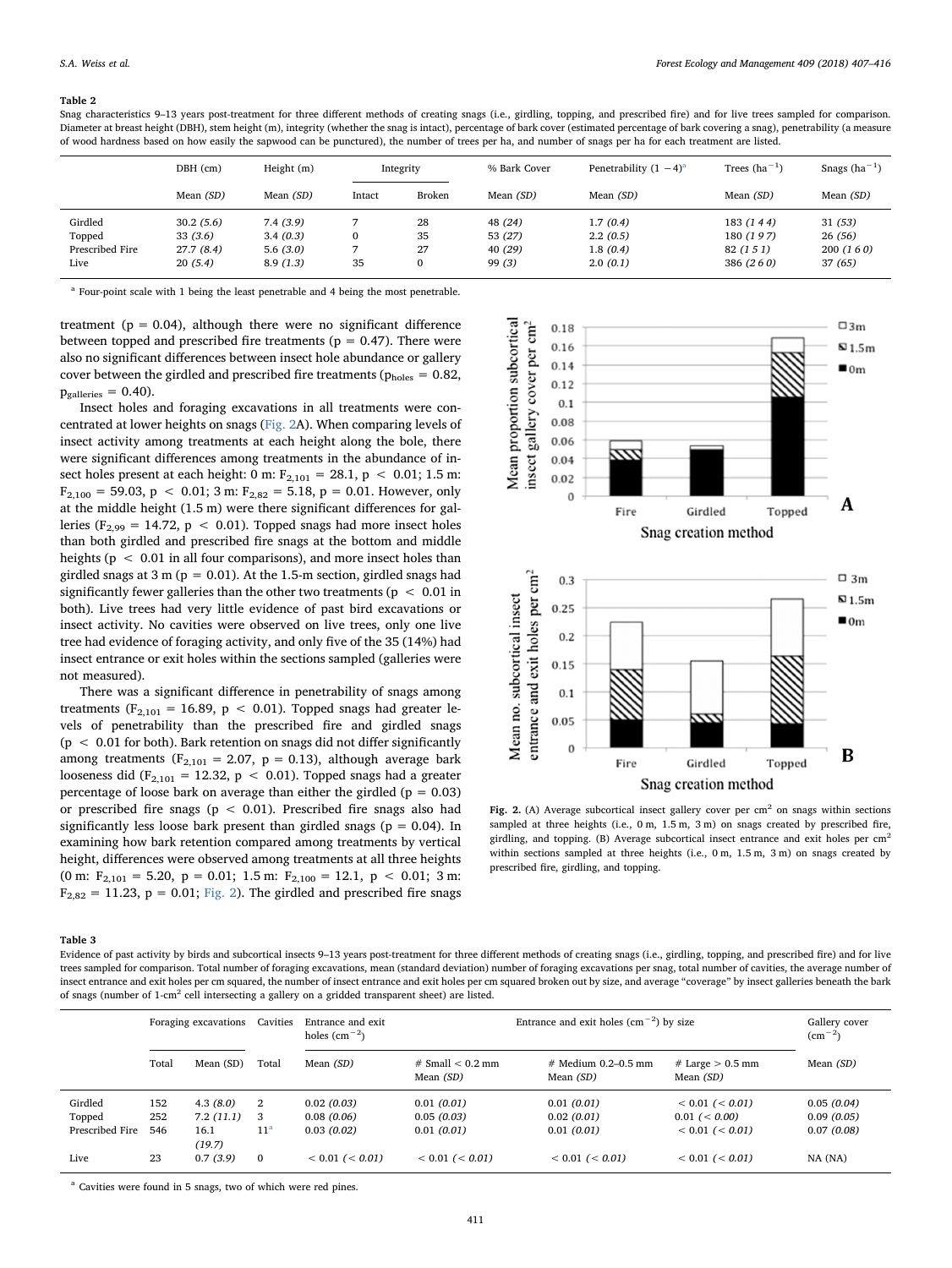differed significantly at all heights measured ( $p < 0.01$  in all three cases). The girdled snags had greater bark coverage at 0 m and 3 m relative to the prescribed fire snags ( $p < 0.01$  for both), but less coverage at 1.5 m ( $p < 0.01$ ). The girdled treatment also differed in bark coverage from the topped treatment at the 1.5-m and 3-m sections, having greater coverage at  $3 \text{ m}$  (p < 0.01), but having significantly less bark remaining at  $1.5$  m ( $p < 0.01$ ).

Differences in stem density of nearby snags and nearby live trees were observed among treatments ( $F_{2,101} = 32.61$ ,  $p < 0.01$  for snags;  $F_{2,101} = 4.09$ ,  $p = 0.02$  for live trees). Snags were aggregated more densely in the prescribed fire treatment than in the other treatments  $(p < 0.01$  for both), and had fewer nearby live trees than the other treatments ( $p = 0.04$  for both). No significant differences in snag or tree densities were observed between the girdled and topped treatments  $(p_{\text{snags}} = 0.97, p_{\text{trees}} = 0.99)$ . Differences also existed among treatments in average diameter ( $F_{2,101} = 6.93$ ,  $p < 0.01$ ) and height  $(F_{2,101} = 17.07, p < 0.01)$  of the snags. Snags in the prescribed fire treatment were significantly smaller in diameter than snags in the topped treatment ( $p < 0.01$ ), although no other significant differences in diameter were noted ( $p_{G-T} = 0.11$ ,  $p_{G-F} = 0.21$ ). Topped snags were on average shorter than both the prescribed fire  $(p = 0.01)$  and girdled  $(p < 0.01)$  snags. The girdled snags were on average taller than the snags from the prescribed fire treatment ( $p = 0.03$ ).

## 3.2. Generalized linear models

Among the candidate models predicting frequency of bird foraging activity, the model containing only an effect of snag creation method ("treatment") was the best supported ([Table 4\)](#page-6-0). The prescribed fire treatment was a significant predictor of the abundance of foraging excavations ([Table 6](#page-7-0)), with nearly twice as much foraging activity predicted for a snag in the prescribed fire treatment compared to the girdling treatment (or 1.89 times; on average 2.78  $\pm$  0.34; [Table 6](#page-7-0)). And 1.4 times as much foraging activity was predicted in the prescribed fire treatment compared to the topped treatment. The next highest ranked model for foraging excavations contained treatment and insect holes as explanatory variables. However, insect holes as a predictor did not have a significant effect on the abundance of foraging excavations in the model ([Table 6](#page-7-0)).

In comparing candidate models that predicted cavity presence, the model containing only snag DBH had the greatest support [\(Table 5](#page-6-1)). The odds of a cavity being present was 1.14 times more likely for every

#### <span id="page-6-0"></span>Table 4

Comparison and ranking of candidate generalized linear models predicting the number of foraging excavations in snags among three snag creation treatments: girdling, topping, and prescribed fire. Models used a negative binomial distribution. Model predictors, number of parameters (K), Akaike's Information Criterion (corrected for smaller sample sizes), AIC<sub>C</sub> rescaled from the lowest score  $($  $\wedge$  AIC<sub>C</sub>), and Akaike weights (w.AIC<sub>C</sub>) for each model are listed. The top two models are identified in bold.

| Predictor type      | Predictors                    | K | AICc   | $\triangle$ AICc | w.AICc |
|---------------------|-------------------------------|---|--------|------------------|--------|
| Treatment           | Trtmt                         | 4 | 645.56 | 0.00             | 0.27   |
| Snag diameter       | DBH                           | 3 | 654.89 | 9.33             | 0.00   |
| <b>Stem Density</b> | NearSnags                     | 3 | 652.01 | 6.45             | 0.01   |
|                     | <b>NearTrees</b>              | 3 | 657.91 | 12.36            | 0.00   |
|                     | NearSnags + NearTrees         | 4 | 654.25 | 8.69             | 0.00   |
| Insect activity     | Holes                         | 3 | 654.94 | 9.39             | 0.00   |
|                     | Galleries                     | 3 | 657.37 | 11.82            | 0.00   |
| Combinations        | $DBH + Holes$                 | 4 | 654.72 | 9.17             | 0.00   |
|                     | $DBH + Galleries$             | 4 | 656.31 | 10.75            | 0.00   |
|                     | Trtmt + Holes                 | 5 | 646.20 | 0.64             | 0.20   |
|                     | $Trtmt + Galleries$           | 5 | 647.63 | 2.08             | 0.10   |
|                     | Trtmt + DBH                   | 5 | 647.97 | 2.41             | 0.08   |
|                     | Trtmt + NearSnags             | 5 | 648.02 | 2.47             | 0.08   |
|                     | Trtmt + NearTrees             | 5 | 647.15 | 1.59             | 0.12   |
|                     | $Trtmt + DBH + Holes$         | 6 | 648.64 | 3.08             | 0.06   |
|                     | Trtmt + DBH + Galleries       | 6 | 650.07 | 4.52             | 0.03   |
|                     | Trtmt + NearSnags + NearTrees | 6 | 649.73 | 4.18             | 0.03   |

#### <span id="page-6-1"></span>Table 5

Comparison and ranking of candidate generalized linear models predicting the presence of cavities among three snag creation treatments: girdling, topping, and prescribed fire. Models used a binomial distribution. Model predictors, number of parameters (K), Akaike's Information Criterion (corrected for smaller sample sizes),  $AIC_C$  rescaled from the lowest score ( $\triangle$  AIC<sub>C</sub>), and Akaike weights (w.AIC<sub>C</sub>) for each model are listed. The top two models are identified in bold.

| Predictor type | Predictors                    | K              | AICc  | <b>AAICc</b> | w.AICc |
|----------------|-------------------------------|----------------|-------|--------------|--------|
| Treatment      | Trtmt                         | 3              | 70.72 | 5.52         | 0.01   |
| Snag diameter  | <b>DBH</b>                    | $\mathbf{2}$   | 65.21 | 0.00         | 0.15   |
| Stem density   | NearSnags                     | $\overline{2}$ | 67.36 | 2.15         | 0.05   |
|                | <b>NearTrees</b>              | $\overline{2}$ | 70.05 | 4.85         | 0.01   |
|                | NearSnags + NearTrees         | 3              | 69.59 | 4.38         | 0.02   |
| Decay          | Integrity                     | $\overline{2}$ | 69.98 | 4.77         | 0.01   |
|                | Penet                         | $\overline{2}$ | 70.08 | 4.87         | 0.01   |
|                | <b>BarkCover</b>              | $\overline{2}$ | 70.09 | 4.88         | 0.01   |
| Combinations   | $DBH + BarkCover$             | 3              | 67.20 | 2.00         | 0.06   |
|                | $DBH + Penet$                 | 3              | 67.46 | 2.26         | 0.05   |
|                | $DBH + Integrity$             | 3              | 66.79 | 1.58         | 0.07   |
|                | NearSnags + Integrity         | 3              | 69.62 | 4.41         | 0.02   |
|                | NearSnags + Penet             | 3              | 69.53 | 4.33         | 0.02   |
|                | NearTrees + Integrity         | 3              | 72.19 | 6.99         | 0.00   |
|                | NearTrees + Penet             | 3              | 72.30 | 7.09         | 0.00   |
|                | NearSnags + NearTrees         | 4              | 71.94 | 6.74         | 0.01   |
|                | + Integrity                   |                |       |              |        |
|                | NearSnags + NearTrees + Penet | 4              | 71.86 | 6.65         | 0.01   |
|                | $Trtmt + DBH$                 | $\overline{4}$ | 67.35 | 2.14         | 0.05   |
|                | $Trtmt + NearSnags$           | 4              | 65.45 | 0.24         | 0.13   |
|                | Trtmt + NearTrees             | $\overline{4}$ | 72.77 | 7.57         | 0.00   |
|                | Trtmt + NearSnags + NearTrees | 5              | 66.44 | 1.23         | 0.08   |
|                | $Trtmt + Integrity$           | $\overline{4}$ | 72.89 | 7.69         | 0.00   |
|                | $Trtmt + Penet$               | 4              | 73.05 | 7.85         | 0.00   |
|                | $Trtmt + BarkCover$           | 4              | 73.01 | 7.81         | 0.00   |
|                | $Trtmt + DBH + BarkCover$     | 5              | 68.55 | 3.34         | 0.03   |
|                | $Trtmt + DBH + Penet$         | 5              | 69.82 | 4.61         | 0.02   |
|                | $Trtmt + DBH + Integrity$     | 5              | 68.25 | 3.05         | 0.03   |
|                | Trtmt + NearSnags + Integrity | 5              | 67.72 | 2.52         | 0.04   |
|                | Trtmt + NearSnags + Penet     | 5              | 67.92 | 2.71         | 0.04   |
|                | Trtmt + NearTrees + Integrity | 5              | 75.05 | 9.85         | 0.00   |
|                | Trtmt + NearTrees + Penet     | 5              | 75.21 | 10.00        | 0.00   |
|                | Trtmt + NearSnags             | 6              | 68.60 | 3.39         | 0.03   |
|                | + NearTrees + Integrity       |                |       |              |        |
|                | Trtmt + NearSnags             | 6              | 69.02 | 3.82         | 0.02   |
|                | + NearTrees + Penet           |                |       |              |        |

centimeter increase in diameter. The next highest ranked model for presence of cavities contained treatment variables and number of nearby snags as predictors, and both had significant effects on cavity presence. The odds of a cavity being present were found to be 9.09 times more likely within the prescribed fire treatment relative to the other two treatments. However, cavities were nearly a third less likely to be present for every increase in the number of nearby snags in the prescribed fire treatment ([Table 6](#page-7-0)).

### 4. Discussion

The objective of this study was to quantify the effects of different methods to create snags within the context of wildlife utilization. More specifically, we examined the development of overall decay patterns and the response of subcortical insects and primary cavity-nesters 9–13 years after snag treatment. Our approach in identifying and teasing apart differences among treatments was composed of two steps: we first examined how treatments differed on the variables measured and we then asked which variables were best at explaining the variation observed in excavations by primary cavity-nesters across all treatments.

It is important to note the effects the individual treatments had on stand structure. Mechanical treatments (both girdling and topping) resulted in snags that were distributed more evenly throughout the stand compared to the prescribed fire treatment. The prescribed fire treatment produced a denser aggregation of smaller jack pine snags relative to the other treatments. We consider the differences in snag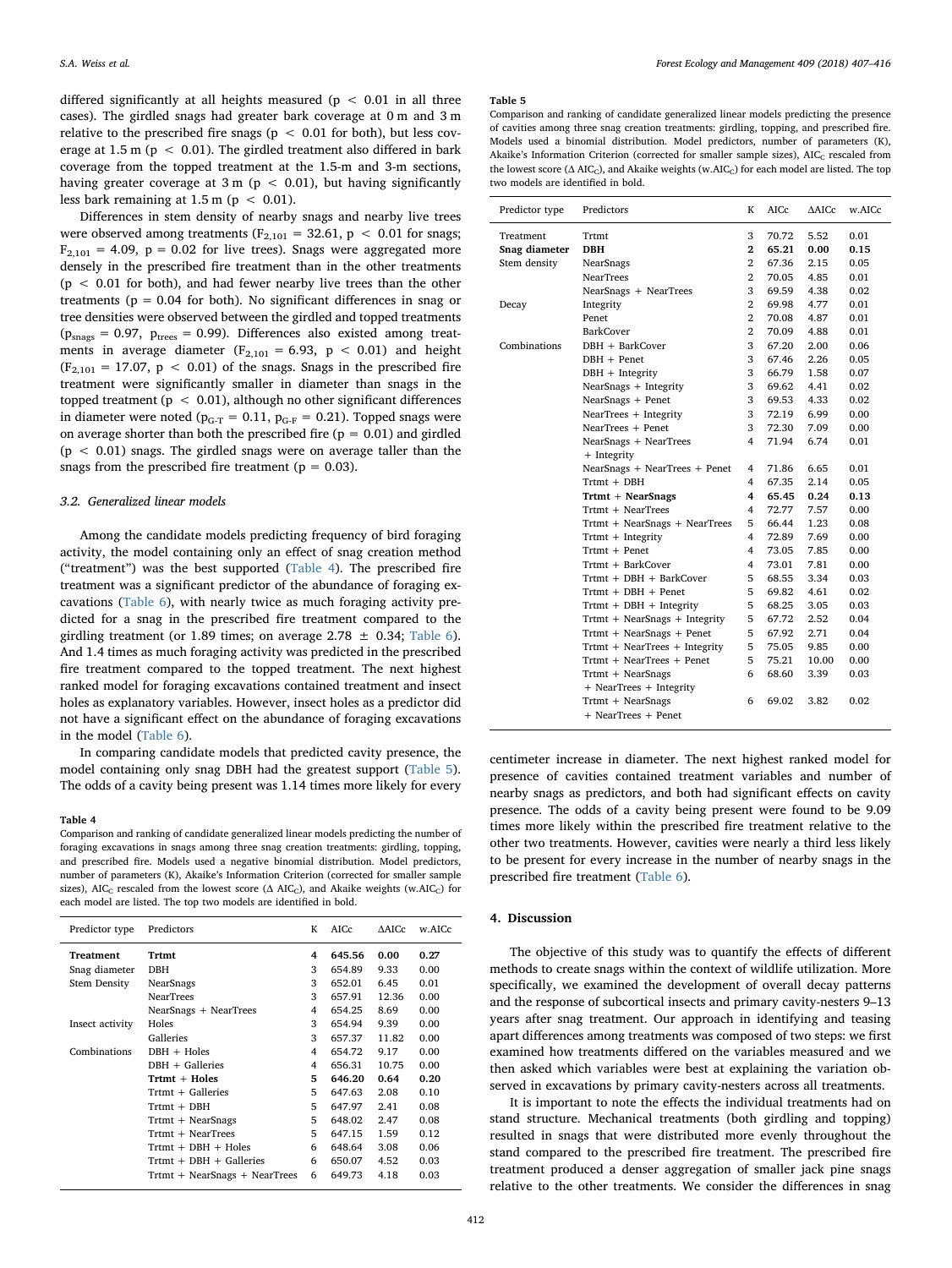#### <span id="page-7-0"></span>Table 6

Results of the two highest ranked generalized linear models for predicting the number of foraging excavations on snags (modeled using a negative binomial distribution) and for predicting the presence of cavities on snags (modeled using a binomial distribution) across three snag creation treatments (i.e., girdling, prescribed fire, and topping).

|          |                                               | Estimate | Odds Ratio | <b>SE</b> | z-value | p-value       |
|----------|-----------------------------------------------|----------|------------|-----------|---------|---------------|
|          | Predicting the number of foraging excavations |          |            |           |         |               |
| Model 1: | Intercept                                     | 1.47     | NA         | 0.24      | 6.11    | ${}_{0.01}$   |
|          | <b>Fire</b>                                   | 1.31     | NA         | 0.34      | 3.90    | ${}_{0.01}$   |
|          | Topped                                        | 0.51     | NA         | 0.34      | 1.51    | 0.13          |
| Model 2: | Intercept                                     | 1.58     | NA         | 0.25      | 6.38    | ${}_{0.01}$   |
|          | <b>Fire</b>                                   | 1.30     | NA         | 0.33      | 3.90    | ${}_{< 0.01}$ |
|          | Topped                                        | 0.73     | NA         | 0.38      | 1.90    | 0.06          |
|          | Holes                                         | $-4.69$  | NA         | 3.33      | $-1.41$ | 0.16          |
|          | Predicting the presence of cavities           |          |            |           |         |               |
| Model 1: | Intercept                                     | $-6.35$  | 0.00       | 2.15      | $-2.95$ | ${}_{0.01}$   |
|          | <b>DBH</b>                                    | 0.13     | 1.14       | 0.06      | 2.04    | 0.04          |
| Model 2: | Intercept                                     | $-2.57$  | 0.08       | 0.73      | $-3.50$ | ${}_{< 0.01}$ |
|          | <b>Fire</b>                                   | 2.21     | 9.09       | 0.96      | 2.30    | 0.02          |
|          | Topped                                        | 0.37     | 1.45       | 0.95      | 0.39    | 0.69          |
|          | NearSnags                                     | $-1.15$  | 0.32       | 0.55      | $-2.10$ | 0.03          |

stem density to be outcomes of these treatments. Girdling or topping trees with logging equipment necessitated a minimal level of spacing to allow equipment to move through the stands while still accomplishing the management objectives of the harvest and prescribed fire typically kills smaller trees. For these reasons, stand-level differences in structure were inherently a part of any treatment effects observed.

Overall, we found differences among snag treatments for several decay variables. Topped snags were more penetrable and had a higher proportion of loose bark remaining than the other treatments. Girdling produced snags that were generally much harder and less penetrable than even live trees. Snags generated by prescribed fire had levels of penetrability comparable to live trees, with any bark remaining being more adhered to the bole. There was also evidence of different levels of use by subcortical insects and birds among treatments. Treatment as a variable was, by itself, shown to be a significant predictor of the abundance of foraging excavations and presence of cavities. Snag diameter was also found to be an important predictor of cavity presence, arguably to a greater degree than treatment.

Some of the unique decay characteristics we observed among treatments have previously been documented in studies from other types of conifer forests. For instance, topped snags decayed faster than other snag treatments tested in a number of studies conducted in western forests of the United States ([Bull and Partridge, 1986, Hallett](#page-9-11) [et al., 2001, Lehmkuhl et al., 2003; Filip et al., 2004](#page-9-11)). High levels of retained loose bark on topped trees may retain moisture within the sapwood of snags. Topping itself also creates a flat, exposed surface that readily collects moisture, providing suitable conditions for fungi and microbes [\(Harmon et al., 1986](#page-9-0)). Topped snags were also used more heavily by insects, which could have further facilitated microbial colonization and decay [\(Harmon et al., 1986\)](#page-9-0).

We found that girdled snags were generally harder than snags from the other treatments and had lower levels of insect activity and bird excavations. Past studies have found that mechanical girdling resulted in snags that decayed slower than other treatments [\(Bull and Partridge,](#page-9-11) [1986, Hallett et al., 2001, Parks et al., 1999, Shea et al., 2002\)](#page-9-11). Girdled snags have also been found to break at faster rates than other snag creation treatments, such as topping [\(Hallett et al., 2001](#page-9-30)). Within the same stands studied herein, [Corace et al. \(2013\)](#page-9-12) found that categorical rates of decay classes were influenced by the cause of death. In particular, a greater percentage of girdled trees developed more advanced classes of decay (associated with breaking) faster than other snag creation treatments. It is possible that girdling caused desiccation of the sapwood at the middle sections on the stems where bark had been

reduced. Drying wood cells shrink as moisture is lost and there is generally a decrease in plasticity of the wood ([Panshin and de Zeeuw,](#page-10-12) [1980\)](#page-10-12). Thus, moisture loss midway up the bole on girdled snags may have contributed to snags breaking more readily.

We expected that more bird foraging activity would occur on snags with more insect use, but we did not find this to be true. Instead, we found that topped snags showed the greatest levels of subcortical insect use while snags generated by prescribed fire had the most foraging excavations, contrary to what one might expect if birds were specifically targeting foraging sites based solely on subcortical insect abundance. This suggests that birds were foraging based on additional cues. Because treatments were applied at different sites, each treatment encompassed environmental factors not measured in this study. These unknown variables may have played a role in foraging site selection and possibly influenced the use of snags by a species such as the blackbacked woodpecker, a known post-fire specialist that shows a strong preference for recently burned forests ([Nappi et al., 2010](#page-10-13)). Past work by [Youngman and Gayk \(2011\)](#page-10-14) noted the irruptive nature and high population density of black-backed woodpeckers following fire in pinedominated ecosystems of eastern Upper Michigan. It is possible that the environmental cue of a recent fire is the most important factor for locating preferred foraging habitat for this species. Given their known occurrence in the region, this species may have been responsible for a large proportion of the excavations observed in the prescribed fire treatment.

The model containing snag DBH performed best at predicting the presence of cavities on snags. This finding is consistent with other studies that have found larger snags to be preferred by primary cavitynesters ([Parks et al., 1999, Lehmkuhl et al., 2003, Farris and Zack,](#page-10-12) [2005\)](#page-10-12). Most studies have generally shown that primary cavity-nesters preferentially target larger trees that have experienced a certain level of heart rot ([Conner et al., 1976, Lehmkuhl et al., 2003, Nappi et al., 2003,](#page-9-31) [Farris and Zack, 2005, Bagne et al., 2008\)](#page-9-31). This should have made the topped snags preferable, being generally larger in diameter and potentially more easily penetrable. However, birds are likely balancing several factors beyond ease of excavation when creating a cavity. [Blanc](#page-9-32) [and Martin \(2012\)](#page-9-32) looked at decay profiles of cavity trees in aspen (Populus) forests and found that woodpeckers traded off ease of excavation with tree security, and often selected unhealthy live trees for nesting. Because topped snags were restricted in height to ∼3 m, some primary cavity-nesters may have chosen not to use the snags we created ([Table 1](#page-3-0)). Unfortunately, this shorter height was a limitation imposed by the logging equipment and future studies in this region might consider exploring topping snags through other means.

A wide range of forest wildlife use dead woody material throughout their life cycles. Our aim was not only to identify treatment-specific characteristics of snags that were preferred by primary cavity-nesters, but to also infer on the usefulness of snag treatments for other taxa ([Table 7\)](#page-8-0). In particular, loose, retained bark on snags may provide shelter for a number of wildlife taxa other than birds. Over the course of this research, we found two species of snakes (Opheodrys vernalis, Storeria occipitomaculata) and one tree frog (Hyla versicolor) beneath the loose bark at the base of topped snags. Also, although we did not observe any, some species of bats–including the threatened northern longeared bat (Myotis septentrionalis) – are known to roost beneath exfoliating or loose bark [\(Foster and Kurta, 1999](#page-9-33)). Therefore, management aimed at benefitting such species might consider a treatment where bark is retained and is adhered more loosely to the snag (topping). Conversely, herpetofauna and small mammals benefit from dead material as cover on the forest floor ([Maser et al., 1979, Bull, 2002](#page-10-15)). Individuals may therefore benefit more from a treatment that resulted in stem breakage soon after tree death and downed woody material that is sound (girdling).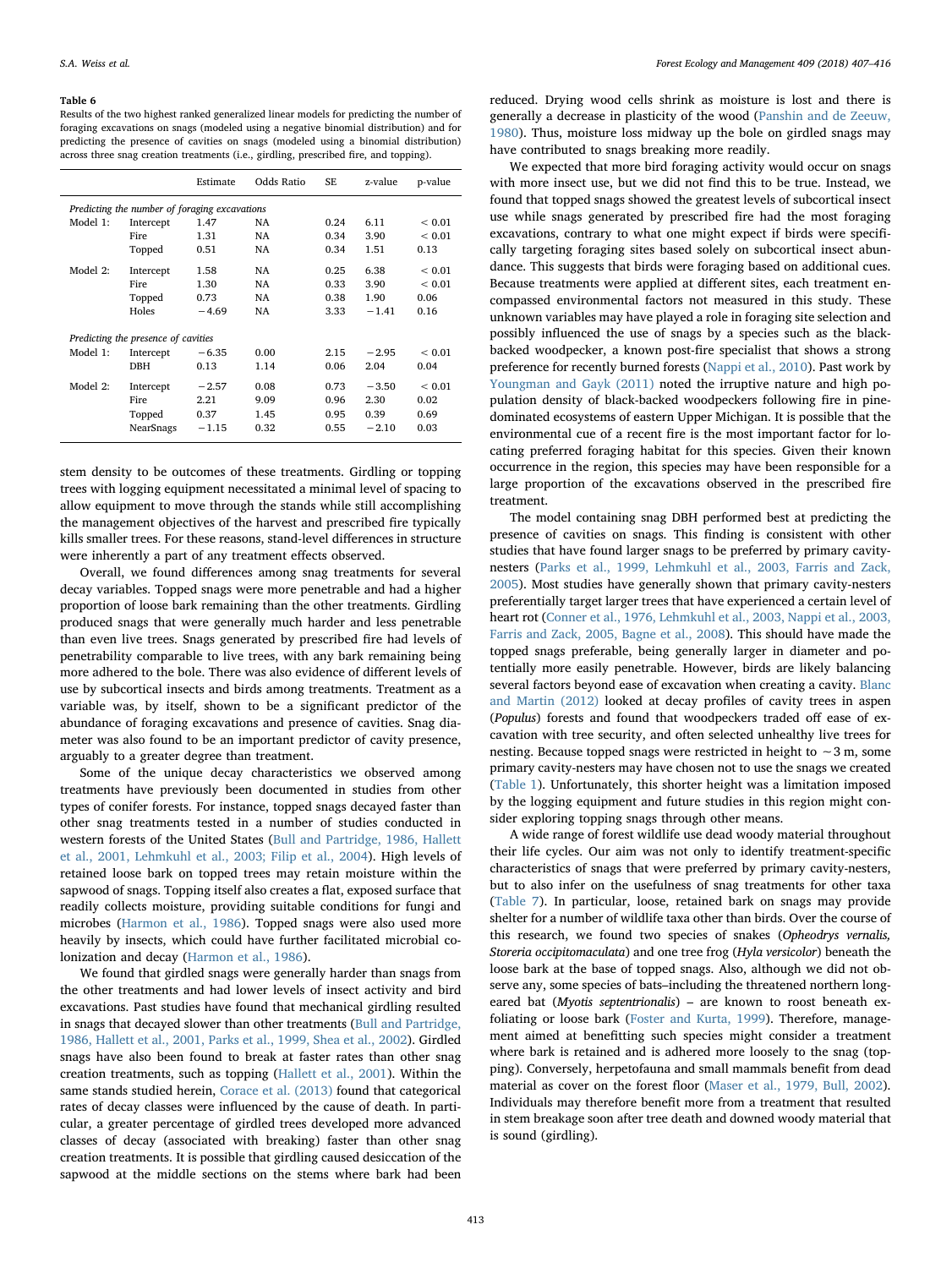<span id="page-8-0"></span>

| Table 7         |                                                                                                                                                                                                      | Potential wildlife implications associated with jack pine snags created using three methods (i.e., girdling, topping, and prescribed fire) based on major snag characteristics associated with each treatment type at Seney Na                                                                                                                                                         |                                                                                                                                                                                                                                                                |                                                                                                                                                                                                                                               |
|-----------------|------------------------------------------------------------------------------------------------------------------------------------------------------------------------------------------------------|----------------------------------------------------------------------------------------------------------------------------------------------------------------------------------------------------------------------------------------------------------------------------------------------------------------------------------------------------------------------------------------|----------------------------------------------------------------------------------------------------------------------------------------------------------------------------------------------------------------------------------------------------------------|-----------------------------------------------------------------------------------------------------------------------------------------------------------------------------------------------------------------------------------------------|
| Treatment       | Major snag characteristic(s)                                                                                                                                                                         | Implications for birds                                                                                                                                                                                                                                                                                                                                                                 | Implications for mammals                                                                                                                                                                                                                                       | Implications for herptofauna                                                                                                                                                                                                                  |
| Girdled         | Lowest level of colonization<br>• Wood density is highest and<br>• Low bark retention at site<br>wood is relatively harder<br>where girdling occurred<br>by subcortical insects<br>Prone to breaking | Of all three treatments, this may be the one with the lowest<br>present on sampled snags. Nonetheless, for perching species<br>preclude foraging by some birds, and we found few cavities<br>snag value for cavity-nesting birds over periods of 9-13<br>years. The hardness of wood and lower insect use may<br>(e.g., raptors) the soundness of wood may be useful.                  | As a snag, they are unlikely to have high value for mammals<br>coarse woody material benefiting small mammals as cover<br>material, however, this treatment may yield long-lasting,<br>relative to other treatments. Due to the soundness of the<br>over time. | As a snag, they are unlikely to have much value relative to<br>woody material benefiting herptofauna as cover over time.<br>other treatments. Due to the soundness of the material,<br>however, this treatment may yield long-lasting, coarse |
| Topped          | Greater proportions of loose<br>• Most heavily colonized by<br>• Wood is relatively softer,<br>· High bark retention<br>subcortical insects<br>less dense<br>bark                                    | resulting from this treatment may provide a substrate that is<br>specific treatment may preclude cavity excavation by some<br>Use by insects is relatively high. Decay and wood softness<br>species. Loose bark can be used as resting cover for some<br>nuthatches and chickadees. However, the height of this<br>easily excavated for weaker cavity-nesters, such as<br>small birds. | treatment could provide feeding sites and cover for rodents<br>Possibly high value for bats due to high bark retention and<br>bark looseness. Combined with high levels of insect use, this<br>as well.                                                        | Possibly high use by herptofauna due to high bark retention<br>and bark looseness. Two snake species and one tree frog were<br>observed beneath the bark of topped snags during the course<br>of this study.                                  |
| Prescribed Fire | • Wood hardness is similar to<br>2nd most colonized by<br>Greater adherence of<br>• Low bark retention<br>subcortical insects<br>that of live trees<br>remaining bark                                | necessary) for many primary<br>study further supports, this<br>As other studies show and this<br>treatment is likely preferred (or<br>cavity-nesters.                                                                                                                                                                                                                                  | In terms of amount of bark present, possibly lower use by<br>bats and mammals in short-term. However, over time the<br>remaining bark may become less adhered and provides<br>cover for bats and small mammals.                                                | remaining bark may become less adhered and provide cover<br>In terms of amount of bark present, possibly lower use by<br>herptofauna in short-term. However, over time the<br>for herpetofauna.                                               |

# 5. Limitations

There are several limitations to consider when interpreting our results. First, due to the opportunistic design of the study, each treatment was confined to a specific area of the landscape and not replicated at multiple locations. Thus, site effects may have contributed to the observed treatment effects. However, site characteristics were relatively uniform across treatments with forest soil type, structure, composition, topography, and site history all similar (see Methods). Second, each treatment was implemented in a different year, so we were not able to account for time since treatment as a variable. However, if most of the foraging and insect activity occurred within three years of tree death as shown in previous studies [\(Farris et al., 2002, Farris and Zack, 2005](#page-9-8)), this should have had little effect on the results of our foraging model. There were also treatment effects resulting from the manner in which the treatments were implemented. In particular, girdling resulted in a lack of insect or bird activity on the middle, debarked section of the bole. This also likely affected associated decay processes, regardless of time since treatment. Lastly, this study focused primarily on jack pine snags. Snags in mixed-pine ecosystems of the Great Lakes region exhibit species-specific decay rates ([Corace et al., 2013\)](#page-9-12), so our results may not hold true for other tree species.

# 6. Conclusions

This study contributes region-specific knowledge regarding wildlife use of managed snags within Great Lakes mixed-pine forests. Biological legacies, such as snags, play an important role in ecosystem function. Great Lakes forest mangers seeking to conserve or restore mixed-pine forest ecosystems and manage them for the benefit of multiple taxa may desire to incorporate these features in their forest treatments. One potential application of this knowledge is in northern Lower Michigan jack pine stands managed for the Kirtland's warbler. Current management practices to promote Kirtland's warbler breeding habitat commonly consist of harvesting and replanting jack pine in an opposing wave pattern meant to emulate conditions that arise from stand-replacing fires that were historically more common [\(MDNR et al., 2015](#page-10-1)). However, many patterns that result from prescribed fire or wildfire in jack pine forests are not present in jack pine plantations for Kirtland's warbler. Plantations differ from stands that originate following fire in overall stem density and patchiness [\(Kashian et al., 2017](#page-9-4)), as well as the amount, spatial configuration, and longevity of biological legacies ([Spaulding and Rothstein, 2009, Corace et al., 2010, Kashian et al.,](#page-10-2) [2012\)](#page-10-2). Therefore, there may be opportunities for managers to consider incorporating snag treatments as shown here into harvesting done in mature stands before jack pine seedlings are planted.

It is important to consider that different methods of creating forest structures, such as snags, result in variable patterns of subsequent decay. Consequently, use by target wildlife species will likely vary depending on the treatment chosen and wildlife community present. Furthermore, some specialist wildlife species likely have other ways of identifying quality foraging and breeding habitat beyond the presence of dead trees. Snags provide important habitat features for mammals, herpetofauna, insects, and birds. Knowledge of the decay characteristics that result from these snag creation treatments and how they may affect various taxa can be useful for managers when considering snag treatment options that align with their management objectives.

# Acknowledgments

We thank Sarah Rademacher, Lyndsay Morrison, and Tayelor Gosselin for their help with data collection. Laurie Tansy and other SNWR staff are thanked for logistical support. We also thank two anonymous reviewers whose suggestions greatly improved this work. Funding was provided by The Ohio State University, Seney National Wildlife Refuge, and the Seney Natural History Association. The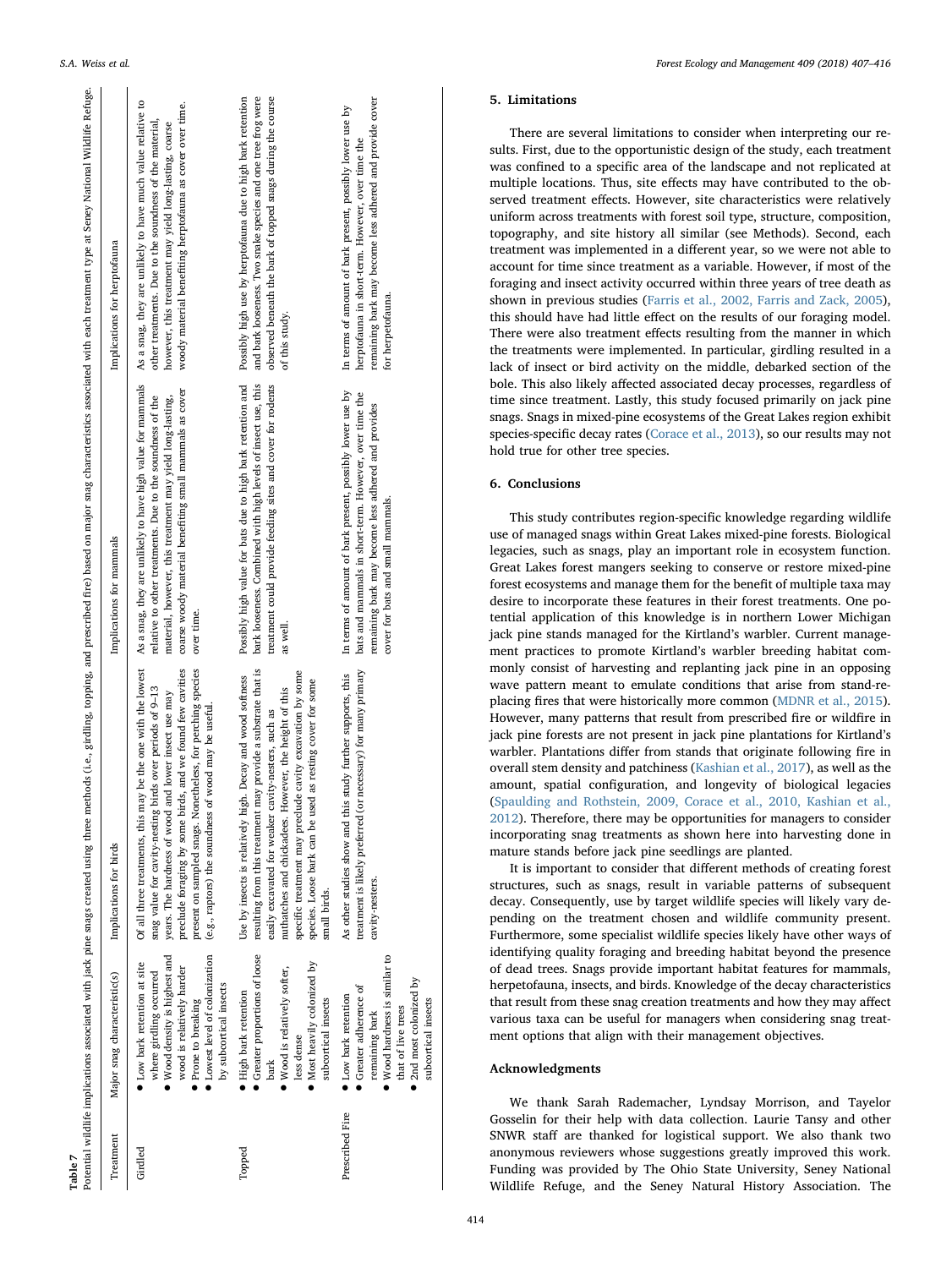findings and conclusions are those of the authors and do not necessarily represent the views of the U.S. Fish and Wildlife Service.

## Appendix A. Supplementary material

Supplementary data associated with this article can be found, in the online version, at <http://dx.doi.org/10.1016/j.foreco.2017.10.013>.

#### References

- <span id="page-9-13"></span>Albert, D.A. 1995. Regional Landscape Ecosystems of Michigan, Minnesota, and Wisconsin: A Working Map and Classification. USDA Forest Service Gen. Tech. Rep. NC-178.
- <span id="page-9-26"></span>Angers, V.A., Bergeron, Y., Drapeau, P., 2012. Morphological attributes and snag classification of four North American boreal tree species: relationships with time since death and wood density. For. Ecol. Manage. 263, 138–147. [http://dx.doi.org/10.](http://dx.doi.org/10.1016/j.foreco.2011.09.004) [1016/j.foreco.2011.09.004.](http://dx.doi.org/10.1016/j.foreco.2011.09.004)
- Arnett, E.B., Kroll, A.J., Duke, S.D., 2010. Avian foraging and nesting use of created snags in intensively-managed forests of western Oregon, USA. For. Ecol. Manage. 260 (10), 1773–1779. <http://dx.doi.org/10.1016/j.foreco.2010.08.021>.
- Bagne, K.E., Purcell, K.L., Rotenberry, J.T., 2008. Prescribed fire, snag population dynamics, and avian nest site selection. For. Ecol. Manage. 255 (1), 99–105. [http://dx.](http://dx.doi.org/10.1016/j.foreco.2007.08.024) [doi.org/10.1016/j.foreco.2007.08.024](http://dx.doi.org/10.1016/j.foreco.2007.08.024).
- <span id="page-9-3"></span>[Bergeron, Y., Richard, P.J.H., Carcaillet, C., Gauthier, S., Flannigan, M., Prairie, Y., 1998.](http://refhub.elsevier.com/S0378-1127(17)31208-2/h0025) Variability in fi[re frequency and forest composition in Canada](http://refhub.elsevier.com/S0378-1127(17)31208-2/h0025)'s southeastern boreal [forest: a challenge for sustainable forest management. Conserv. Ecol. 2 \(2\)](http://refhub.elsevier.com/S0378-1127(17)31208-2/h0025).
- <span id="page-9-32"></span>[Blanc, L.A., Martin, K., 2012. Identifying suitable woodpecker nest trees using decay](http://refhub.elsevier.com/S0378-1127(17)31208-2/h9000) selection profiles in trembling aspen (Populus tremuloides[\). For. Ecol. Manage. 286,](http://refhub.elsevier.com/S0378-1127(17)31208-2/h9000) 192–[202](http://refhub.elsevier.com/S0378-1127(17)31208-2/h9000).
- <span id="page-9-29"></span>Bliss, C.I., Fisher, R.A., 1953. Fitting the negative binomial distribution to biological data. Biometrics 9 (2), 176–200. <http://dx.doi.org/10.2307/3001850>.
- <span id="page-9-2"></span>Boddy, L., 2001. Fungal community ecology and wood decomposition processes in angiosperms: from standing tree to complete decay of coarse woody debris. Ecol. Bull. 49, 43–56. [http://www.jstor.org/stable/20113263.](http://www.jstor.org/stable/20113263)
- <span id="page-9-6"></span>Boulanger, Y., Sirois, L., 2007. Postfire succession of saproxylic arthropods, with emphasis on coleoptera, in the north boreal forest of Quebec. Environ. Entomol. 36 (1), 128–141. <http://dx.doi.org/10.1603/0046-225X-36.1.128>.
- Brandeis, T.J., Newton, M., Filip, G.M., Cole, E.C., 2002. Cavity-nester habitat development in artificially made douglas-fir snags. J. Wildl. Manage. 66 (3), 625–633. [http://](http://dx.doi.org/10.2307/3803129) [dx.doi.org/10.2307/3803129.](http://dx.doi.org/10.2307/3803129)
- <span id="page-9-23"></span>Browse Species. Birds of North America Online. The Cornell Lab of
- Ornithology < [birdsna.org/Species-Account/bna/species](http://birdsna.org/Species-Account/bna/species) > (Accessed on 11 October 2017).
- Bull, E.L., 2002. The value of coarse woody debris to vertebrates in the Pacific Northwest. USDA Forest Service Gen. Tech. Rep. PSW-GTR-181.
- <span id="page-9-11"></span>Bull, E.L., Partridge, A.D., 1986. Methods of killing trees for use by cavity nesters. Wildl. Soc. Bull. 14 (2), 142–146. [http://www.jstor.org/stable/3782061.](http://www.jstor.org/stable/3782061)
- <span id="page-9-17"></span>[Burger, T.L., Kotar, J., 2003. A Guide to Forest Communities and Habitat Types of](http://refhub.elsevier.com/S0378-1127(17)31208-2/h0070) [Michigan. University of Wisconsin Press, Madison, WI.](http://refhub.elsevier.com/S0378-1127(17)31208-2/h0070)
- <span id="page-9-28"></span>[Burnham, K.P., Anderson, D.R., 2002. Information and Likelihood Theory: A Basis for](http://refhub.elsevier.com/S0378-1127(17)31208-2/h0075) Model Selection and Inference. [Model Selection and Multimodel Inference: A Practical](http://refhub.elsevier.com/S0378-1127(17)31208-2/h0075) Information-Theoretic Approach[, second ed. New York, Springer](http://refhub.elsevier.com/S0378-1127(17)31208-2/h0075).
- <span id="page-9-5"></span>[Byers, J.A., 1995. Host-Tree Chemistry A](http://refhub.elsevier.com/S0378-1127(17)31208-2/h0080)ffecting Colonization in Bark Beetles. In: [Chemical Ecology of Insects, vol. 2. Springer, pp. 154](http://refhub.elsevier.com/S0378-1127(17)31208-2/h0080)–213.
- [Chambers, C.L., Carrigan, T., Sabin, T.E., Tappeiner, J., McComb, W.C., 1997. Use of](http://refhub.elsevier.com/S0378-1127(17)31208-2/h0085) artificially created douglas-fi[r snags by cavity-nesting birds. Western J. Appl. For. 12](http://refhub.elsevier.com/S0378-1127(17)31208-2/h0085) [\(3\), 93](http://refhub.elsevier.com/S0378-1127(17)31208-2/h0085)–97.
- <span id="page-9-22"></span>[Chartier, A.T., Baldy, J.J., Brenneman, J.M., 2011. The Second Michigan Breeding Bird](http://refhub.elsevier.com/S0378-1127(17)31208-2/h0090) Atlas, 2002–[2008. Kalamazoo Nature Center, Kalamazoo, MI.](http://refhub.elsevier.com/S0378-1127(17)31208-2/h0090)
- <span id="page-9-31"></span>Conner, R.N., Miller Jr, O.K., Adkisson, C.S., 1976. Woodpecker dependence on trees infected by fungal heart rots. Wilson Bull. 575–581. [http://www.jstor.org/stable/](http://www.jstor.org/stable/4160827) [4160827.](http://www.jstor.org/stable/4160827)
- <span id="page-9-25"></span>Cooper, C., Bonter, D., 2008. Artifi[cial nest site preferences of black-capped chickadees. J.](http://refhub.elsevier.com/S0378-1127(17)31208-2/h0100) [Field Ornithol. 79 \(2\), 193](http://refhub.elsevier.com/S0378-1127(17)31208-2/h0100)–197.
- <span id="page-9-15"></span>[Corace III, R.G., Shartell, L.M., Goebel, P.C., Kashian, D.M., Drobyshev, I., Hix, D.M.,](http://refhub.elsevier.com/S0378-1127(17)31208-2/h0105) [2014. Bird communities of reference and altered mixed-pine forests: implications for](http://refhub.elsevier.com/S0378-1127(17)31208-2/h0105) restoring fi[re-dependent ecosystems. For. Ecol. Manage. 318, 183](http://refhub.elsevier.com/S0378-1127(17)31208-2/h0105)–193.
- <span id="page-9-12"></span>Corace III, R.G., Stout, A.T., Goebel, P.C., Hix, D.M., 2013. Snag benchmarks and treatment options for mixed-pine forest restoration in eastern Upper Michigan. Restor. Ecol. 21 (5), 608–616. [http://dx.doi.org/10.1111/j.1526- 100X.2012.00929.x.](http://dx.doi.org/10.1111/j.1526- 100X.2012.00929.x)
- <span id="page-9-18"></span>Corace III, R.G., Goebel, P.C., Hix, D.M., Casselman, T., Seefelt, N.E., 2009. Ecological forestry at National Wildlife Refuges: experiences from Seney National Wildlife Refuge and Kirtland's Warbler Wildlife Management Area, USA. For. Chron. 85 (5), 695–701. [http://dx.doi.org/10.5558/tfc85695-5.](http://dx.doi.org/10.5558/tfc85695-5)
- [Corace III, R.G., Seefelt, N.E., Goebel, P.C., Shaw, H.L., 2010. Snag longevity and decay](http://refhub.elsevier.com/S0378-1127(17)31208-2/h0120) [class development in a recent jack pine clearcut in Michigan. Northern J. Appl. For.](http://refhub.elsevier.com/S0378-1127(17)31208-2/h0120) [27 \(4\), 125](http://refhub.elsevier.com/S0378-1127(17)31208-2/h0120)–131.
- Drever, C.R., Peterson, G., Messier, C., Bergeron, Y., Flannigan, M., 2006. Can forest management based on natural disturbances maintain ecological resilience? Can. J. For. Res. 36 (9), 2285–2299. <http://dx.doi.org/10.1139/x06-132>.
- <span id="page-9-16"></span>Drobyshev, I., 2014. Understanding the Importance of Spatially-Explicit Metrics of Natural Disturbance Regimes in Restoration of Mixed-Pine Forests. LSFSC Research Brief for Resouce Managers RB-14-4.
- <span id="page-9-14"></span>Drobyshev, I., Goebel, P.C., Hix, D.M., Corace III, R.G., Semko-Duncan, M.E., 2008a. Interactions among forest composition, structure, fuel loadings and fire history: a case study of red pine-dominated forests of Seney National Wildlife Refuge, Upper Michigan. For. Ecol. Manage. 256 (10), 1723–1733. [http://dx.doi.org/10.1016/j.](http://dx.doi.org/10.1016/j.foreco.2008.05.017) [foreco.2008.05.017.](http://dx.doi.org/10.1016/j.foreco.2008.05.017)
- <span id="page-9-20"></span>Drobyshev, I., Goebel, P.C., Hix, D.M., Corace III, R.G., Semko-Duncan, M.E., 2008b. Preand post-European settlement fire history of red pine dominated forest ecosystems of Seney National Wildlife Refuge, Upper Michigan. Can. J. For. Res. 38 (9), 2497–2514. <http://dx.doi.org/10.1139/X08-082>.
- Dudley, N., Vallauri, D., 2005. Restoration of Deadwood as a Critical Microhabitat in Forest Landscapes. In: Forest Restoration in Landscapes. Springer, New York, pp. 203–207. [http://dx.doi.org/10.1007/0-387-29112-1\\_29](http://dx.doi.org/10.1007/0-387-29112-1_29).
- <span id="page-9-8"></span>Farris, K.L., Garton, E.O., Heglund, P.J., Zack, S., Shea, P.J., 2002. Woodpecker Foraging and the Successional Decay of Ponderosa Pine. USDA Forest Service Gen. Tech. Rep. PSW-GTR-181.
- Farris, K.L., Huss, M.J., Zack, S., 2004. The role of foraging woodpeckers in the decomposition of ponderosa pine snags. The Condor 106 (1), 50–59. [http://dx.doi.org/10.](http://dx.doi.org/10.1650/7484) [1650/7484](http://dx.doi.org/10.1650/7484).
- <span id="page-9-9"></span>Farris, K.L., Zack, S., 2005. Woodpecker-Snag Interactions: An Overview of Current Knowledge in Ponderosa Pine Systems. pp. 18–21. [http://www.treesearch.fs.fed.us/](http://www.treesearch.fs.fed.us/pubs/27268) [pubs/27268.](http://www.treesearch.fs.fed.us/pubs/27268)
- [Filip, G.M., Parks, C.G., Baker, F.A., Daniels, S.E., 2004. Technical note](http://refhub.elsevier.com/S0378-1127(17)31208-2/h0170)—artificial in[oculation of decay fungi into Douglas-Fir with ri](http://refhub.elsevier.com/S0378-1127(17)31208-2/h0170)fle or shotgun to produce wildlife [trees in western Oregon. Western Journal of Applied Forestry 19 \(3\), 211](http://refhub.elsevier.com/S0378-1127(17)31208-2/h0170)–215.
- <span id="page-9-27"></span>Flower, C.E., Knight, K.S., Rebbeck, J., Gonzalez-Meler, M.A., 2013. The relationship between the emerald ash borer (Agrilus planipennis) and ash (Fraxinus spp.) tree decline: using visual canopy condition assessments and leaf isotope measurements to assess pest damage. For. Ecol. Manage. 303 (September), 143–147. [http://dx.doi.](http://dx.doi.org/10.1016/j.foreco.2013.04.017) [org/10.1016/j.foreco.2013.04.017](http://dx.doi.org/10.1016/j.foreco.2013.04.017).
- <span id="page-9-33"></span>Foster, R.W., Kurta, A., 1999. Roosting ecology of the northern bat (Myotis septentrionalis) and comparisons with the endangered Indiana bat (Myotis sodalis). J. Mammal. 80 (2), 659–672. [http://dx.doi.org/10.2307/1383310.](http://dx.doi.org/10.2307/1383310)
- [Franklin, J., 1988. Structural and functional diversity in temperate forests. Biodiversity](http://refhub.elsevier.com/S0378-1127(17)31208-2/h0190) 166–[175](http://refhub.elsevier.com/S0378-1127(17)31208-2/h0190).
- <span id="page-9-1"></span>Franklin, J.F., Forman, R.T.T., 1987. Creating landscape patterns by forest cutting: ecological consequences and principles. Landscape Ecol. 1 (1), 5–18. [http://dx.doi.org/](http://dx.doi.org/10.1007/BF02275261) [10.1007/BF02275261](http://dx.doi.org/10.1007/BF02275261).
- <span id="page-9-10"></span>Franklin, J.F., Spies, T.A., Van Pelt, R., Carey, A.B., Thornburgh, D.A., Berg, D.R., Lindenmayer, D.B., Harmon, M.E., Keeton, W.S., Shaw, D.C., Bible, K., Chen, J., 2002. Disturbances and structural development of natural forest ecosystems with silvicultural implications, using douglas-fir forests as an example. For. Ecol. Manage. 155 (1–3), 399–423. [http://dx.doi.org/10.1016/S0378-1127\(01\)00575-8.](http://dx.doi.org/10.1016/S0378-1127(01)00575-8)
- <span id="page-9-21"></span>[Gorman, G., 2015. Foraging signs and cavities of some European woodpeckers \(Picidae\):](http://refhub.elsevier.com/S0378-1127(17)31208-2/h0215) [identifying the clues that lead to establishing the presence of species. Denisia 36,](http://refhub.elsevier.com/S0378-1127(17)31208-2/h0215) 87–[97](http://refhub.elsevier.com/S0378-1127(17)31208-2/h0215).
- <span id="page-9-30"></span>Hallett, J.G., Lopez, T., O'Connell, M.A., Borysewicz, M.A., 2001. Decay dynamics and avian use of artificially created snags. Northwest Sci. 75 (4), 378–386. [http://hdl.](http://hdl.handle.net/2376/971) [handle.net/2376/971.](http://hdl.handle.net/2376/971)
- Harmon, M.E., 2001. Moving towards a new paradigm for woody detritus management. Ecol. Bull. 269–278. [http://www.jstor.org/stable/20113283.](http://www.jstor.org/stable/20113283)
- <span id="page-9-0"></span>Harmon, M.E., Franklin, J.F., Swanson, F.J., Sollins, P., Gregory, S.V., Lattin, J.D., Anderson, N.H., 1986. Ecology of coarse woody debris in temperate ecosystems. Adv. Ecol. Res. 15, 133–302. [http://dx.doi.org/10.1016/S0065-2504\(08\)60121-X.](http://dx.doi.org/10.1016/S0065-2504(08)60121-X)
- <span id="page-9-7"></span>Holloway, G.L., Malcolm, J.R., 2007. Nest-tree use by northern and southern flying squirrels in central Ontario. J. Mammal. 88 (1), 226–233. [http://dx.doi.org/10.](http://dx.doi.org/10.1644/05- MAMM-A-368R2.1) [1644/05- MAMM-A-368R2.1.](http://dx.doi.org/10.1644/05- MAMM-A-368R2.1)
- <span id="page-9-24"></span>Jackson, J.A., 1976. A comparison of some aspects of the breeding ecology of red-headed and red-bellied woodpeckers in Kansas. The Condor 78 (1), 67–76. [http://dx.doi.org/](http://dx.doi.org/10.2307/1366917) [10.2307/1366917](http://dx.doi.org/10.2307/1366917).
- Johnson, K.G., Pelton, M.R., 1981. Selection and availability of dens for black bears in Tennessee. J. Wildl. Manage. 45 (1), 111–119. [http://dx.doi.org/10.2307/3807879.](http://dx.doi.org/10.2307/3807879)
- Jonsell, M., Weslien, J., 2003. Felled or standing retained wood—it makes a difference for saproxylic beetles. For. Ecol. Manage. 175 (1-3), 425-435. [http://dx.doi.org/10.](http://dx.doi.org/10.1016/S0378-1127(02)00143-3) [1016/S0378-1127\(02\)00143-3.](http://dx.doi.org/10.1016/S0378-1127(02)00143-3)
- [Jonsson, B.G., Kruys, N., Ranius, T., 2005. Ecology of species living on dead wood](http://refhub.elsevier.com/S0378-1127(17)31208-2/h0265) les[sons for dead wood management. Silva Fennica 39 \(2\), 289](http://refhub.elsevier.com/S0378-1127(17)31208-2/h0265)–309.
- Kashian, D.M., Corace III, R.G., Shartell, L.M., Donner, D.M., Huber, P.W., 2012. Variability and persistence of post-fire biological legacies in jack pine-dominated ecosystems of northern Lower Michigan. For. Ecol. Manage. 263, 148–158. [http://dx.](http://dx.doi.org/10.1016/j.foreco.2011.09.019) [doi.org/10.1016/j.foreco.2011.09.019](http://dx.doi.org/10.1016/j.foreco.2011.09.019).
- <span id="page-9-4"></span>Kashian, D.M., Sosin, J.R., Huber, P.W., Tucker, M.M., Dombrowski, J., 2017. A neutral modeling approach for designing spatially heterogeneous jack pine plantations in northern Lower Michigan, USA. Landscape Ecol. 32 (6), 1117–1131. [http://dx.doi.](http://dx.doi.org/10.1007/s10980-017-0514-y) [org/10.1007/s10980-017-0514-y.](http://dx.doi.org/10.1007/s10980-017-0514-y)
- Lehmkuhl, J.F., Everett, R.L., Schellhaas, R., Ohlson, P., Keenum, D., Riesterer, H., Spurbeck, D., 2003. Cavities in snags along a wildfire chronosequence in eastern Washington. The J. Wildl. Manage. 67 (1), 219–228. [http://dx.doi.org/10.2307/](http://dx.doi.org/10.2307/3803077) [3803077.](http://dx.doi.org/10.2307/3803077)

<span id="page-9-19"></span>[Lindenmayer, D.B., Franklin, J.F., 2002. Conserving Forest Biodiversity: A](http://refhub.elsevier.com/S0378-1127(17)31208-2/h0290) [Comprehensive Multiscaled Approach. Island Press](http://refhub.elsevier.com/S0378-1127(17)31208-2/h0290).

- Lindenmayer, D.B., Noss, R.F., 2006. Salvage logging, ecosystem processes, and biodiversity conservation. Conserv. Biol. 20 (4), 949–958. [http://dx.doi.org/10.1111/j.](http://dx.doi.org/10.1111/j.1523-1739.2006.00497.x) [1523-1739.2006.00497.x](http://dx.doi.org/10.1111/j.1523-1739.2006.00497.x).
- Lonsdale, D., Pautasso, M., Holdenrieder, O., 2008. Wood-decaying fungi in the forest: conservation needs and management options. Eur. J. Forest Res. 127 (1), 1–22. [http://dx.doi.org/10.1007/s10342-007-0182-6.](http://dx.doi.org/10.1007/s10342-007-0182-6)